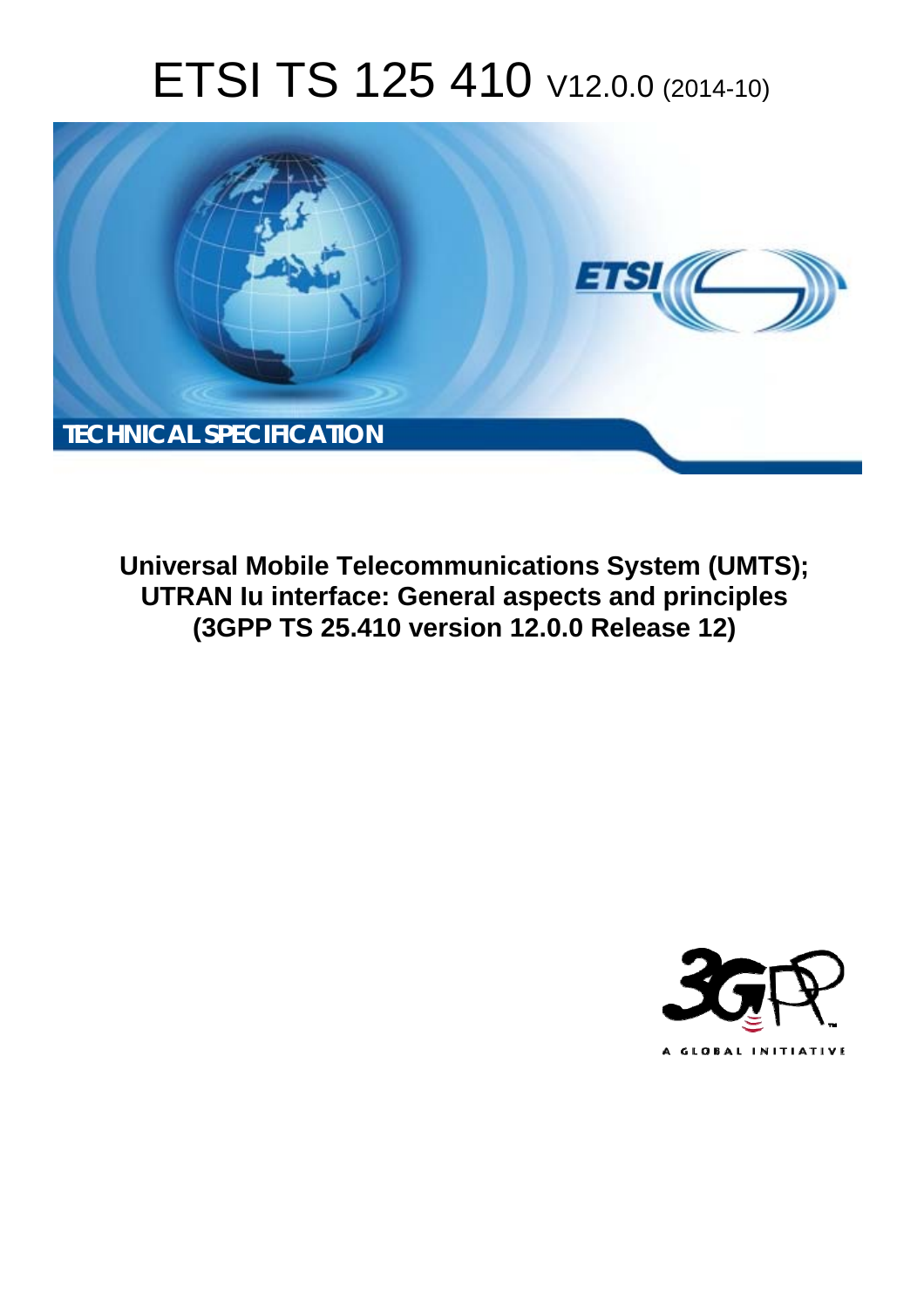Reference RTS/TSGR-0325410vc00

> Keywords UMTS

#### *ETSI*

#### 650 Route des Lucioles F-06921 Sophia Antipolis Cedex - FRANCE

Tel.: +33 4 92 94 42 00 Fax: +33 4 93 65 47 16

Siret N° 348 623 562 00017 - NAF 742 C Association à but non lucratif enregistrée à la Sous-Préfecture de Grasse (06) N° 7803/88

#### *Important notice*

The present document can be downloaded from: [http://www.etsi.org](http://www.etsi.org/)

The present document may be made available in electronic versions and/or in print. The content of any electronic and/or print versions of the present document shall not be modified without the prior written authorization of ETSI. In case of any existing or perceived difference in contents between such versions and/or in print, the only prevailing document is the print of the Portable Document Format (PDF) version kept on a specific network drive within ETSI Secretariat.

Users of the present document should be aware that the document may be subject to revision or change of status. Information on the current status of this and other ETSI documents is available at <http://portal.etsi.org/tb/status/status.asp>

If you find errors in the present document, please send your comment to one of the following services: [http://portal.etsi.org/chaircor/ETSI\\_support.asp](http://portal.etsi.org/chaircor/ETSI_support.asp)

#### *Copyright Notification*

No part may be reproduced or utilized in any form or by any means, electronic or mechanical, including photocopying and microfilm except as authorized by written permission of ETSI.

The content of the PDF version shall not be modified without the written authorization of ETSI. The copyright and the foregoing restriction extend to reproduction in all media.

> © European Telecommunications Standards Institute 2014. All rights reserved.

**DECT**TM, **PLUGTESTS**TM, **UMTS**TM and the ETSI logo are Trade Marks of ETSI registered for the benefit of its Members. **3GPP**TM and **LTE**™ are Trade Marks of ETSI registered for the benefit of its Members and of the 3GPP Organizational Partners.

**GSM**® and the GSM logo are Trade Marks registered and owned by the GSM Association.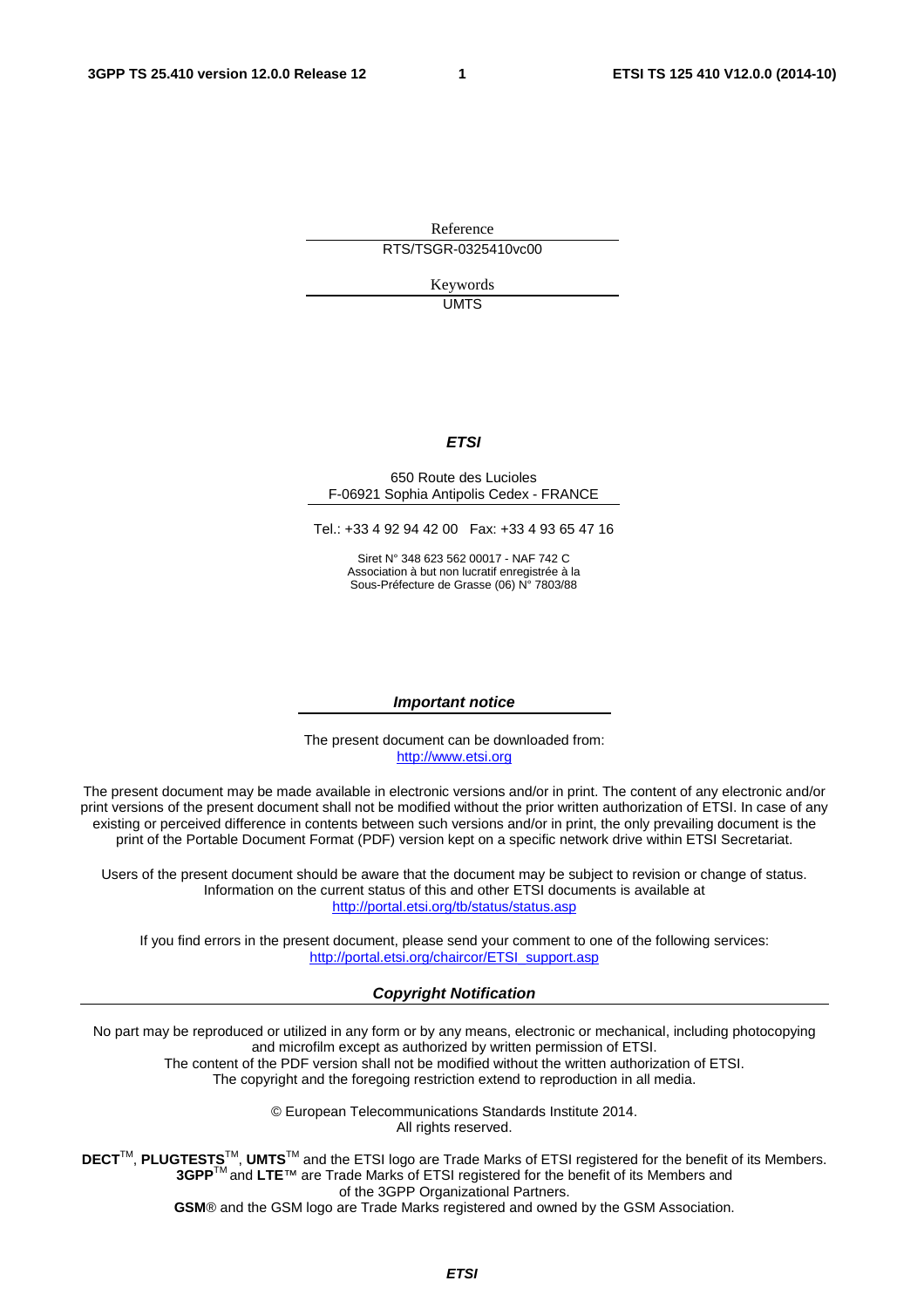# Intellectual Property Rights

IPRs essential or potentially essential to the present document may have been declared to ETSI. The information pertaining to these essential IPRs, if any, is publicly available for **ETSI members and non-members**, and can be found in ETSI SR 000 314: *"Intellectual Property Rights (IPRs); Essential, or potentially Essential, IPRs notified to ETSI in respect of ETSI standards"*, which is available from the ETSI Secretariat. Latest updates are available on the ETSI Web server ([http://ipr.etsi.org\)](http://webapp.etsi.org/IPR/home.asp).

Pursuant to the ETSI IPR Policy, no investigation, including IPR searches, has been carried out by ETSI. No guarantee can be given as to the existence of other IPRs not referenced in ETSI SR 000 314 (or the updates on the ETSI Web server) which are, or may be, or may become, essential to the present document.

# Foreword

This Technical Specification (TS) has been produced by ETSI 3rd Generation Partnership Project (3GPP).

The present document may refer to technical specifications or reports using their 3GPP identities, UMTS identities or GSM identities. These should be interpreted as being references to the corresponding ETSI deliverables.

The cross reference between GSM, UMTS, 3GPP and ETSI identities can be found under [http://webapp.etsi.org/key/queryform.asp.](http://webapp.etsi.org/key/queryform.asp)

# Modal verbs terminology

In the present document "**shall**", "**shall not**", "**should**", "**should not**", "**may**", "**may not**", "**need**", "**need not**", "**will**", "**will not**", "**can**" and "**cannot**" are to be interpreted as described in clause 3.2 of the [ETSI Drafting Rules \(](http://portal.etsi.org/Help/editHelp!/Howtostart/ETSIDraftingRules.aspx)Verbal forms for the expression of provisions).

"**must**" and "**must not**" are **NOT** allowed in ETSI deliverables except when used in direct citation.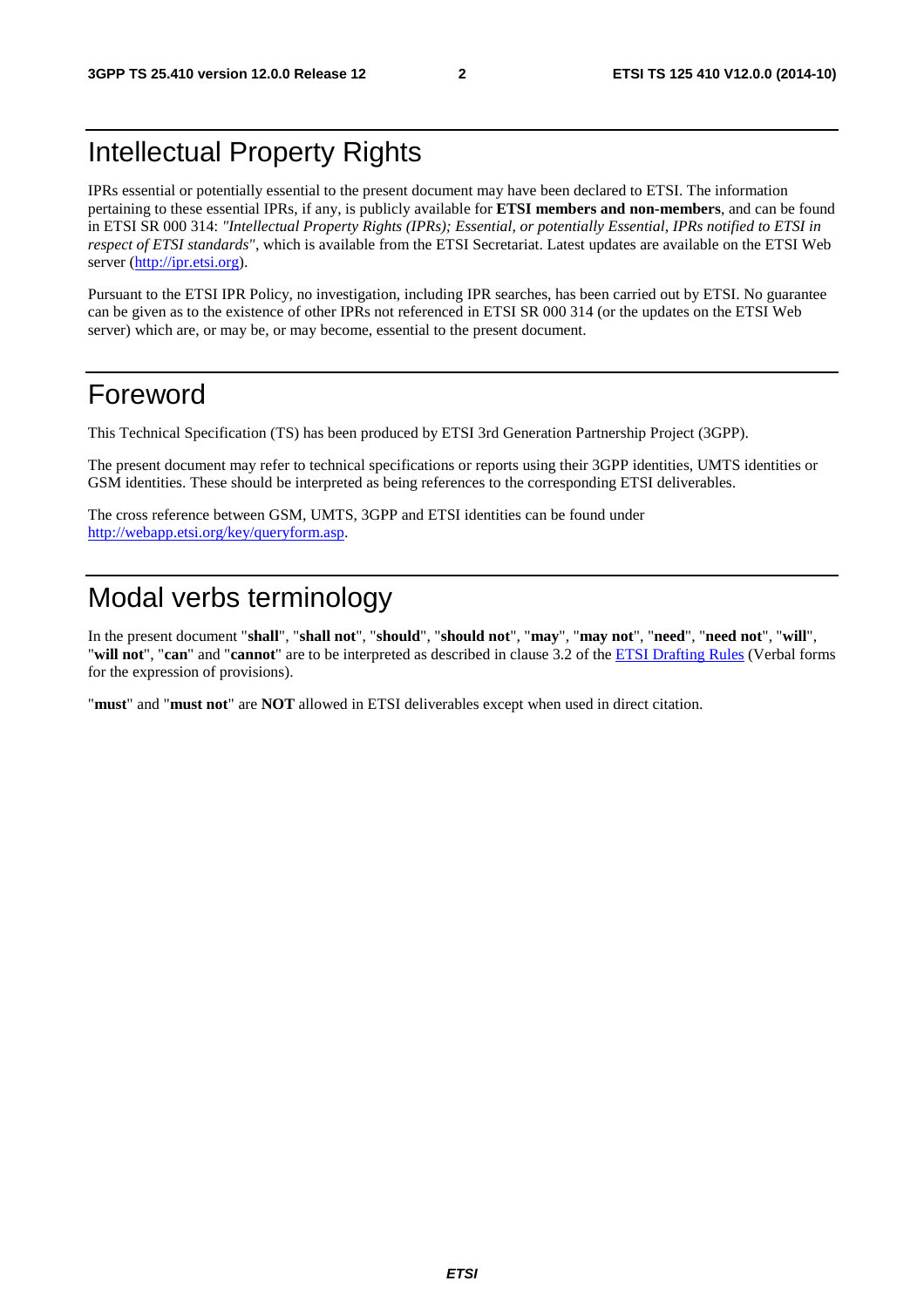$\mathbf{3}$ 

# Contents

| 1         |         |  |  |  |
|-----------|---------|--|--|--|
| 2         |         |  |  |  |
| 3         |         |  |  |  |
| 3.1       |         |  |  |  |
| 3.2       |         |  |  |  |
| 3.3       |         |  |  |  |
| 4         |         |  |  |  |
| 4.1       |         |  |  |  |
| 4.1.1     |         |  |  |  |
| 4.1.2     |         |  |  |  |
| 4.1.3     |         |  |  |  |
| 4.1.4     |         |  |  |  |
| 4.2       |         |  |  |  |
| 4.3       |         |  |  |  |
|           |         |  |  |  |
| 4.4       |         |  |  |  |
| 4.5       |         |  |  |  |
| 4.5.1     |         |  |  |  |
| 4.5.1.1   |         |  |  |  |
| 4.5.1.1.1 |         |  |  |  |
| 4.5.1.1.2 |         |  |  |  |
| 4.5.1.1.3 |         |  |  |  |
| 4.5.1.1.4 |         |  |  |  |
| 4.5.1.2   |         |  |  |  |
| 4.5.2     |         |  |  |  |
| 4.5.2.1   |         |  |  |  |
| 4.5.2.2   |         |  |  |  |
| 4.5.2.3   |         |  |  |  |
| 4.5.3     |         |  |  |  |
| 5         |         |  |  |  |
| 5.1       | General |  |  |  |
| 5.2       |         |  |  |  |
| 5.2.1     |         |  |  |  |
| 5.2.2     |         |  |  |  |
| 5.2.3     |         |  |  |  |
| 5.2.4     |         |  |  |  |
| 5.3       |         |  |  |  |
| 5.3.1     |         |  |  |  |
| 5.3.2     |         |  |  |  |
|           |         |  |  |  |
| 5.4       |         |  |  |  |
| 5.4.1     |         |  |  |  |
| 5.4.2     |         |  |  |  |
| 5.4.3     |         |  |  |  |
| 5.4.4     |         |  |  |  |
| 5.4.5     |         |  |  |  |
| 5.4.6     |         |  |  |  |
| 5.4.7     |         |  |  |  |
| 5.4.8     |         |  |  |  |
| 5.5       |         |  |  |  |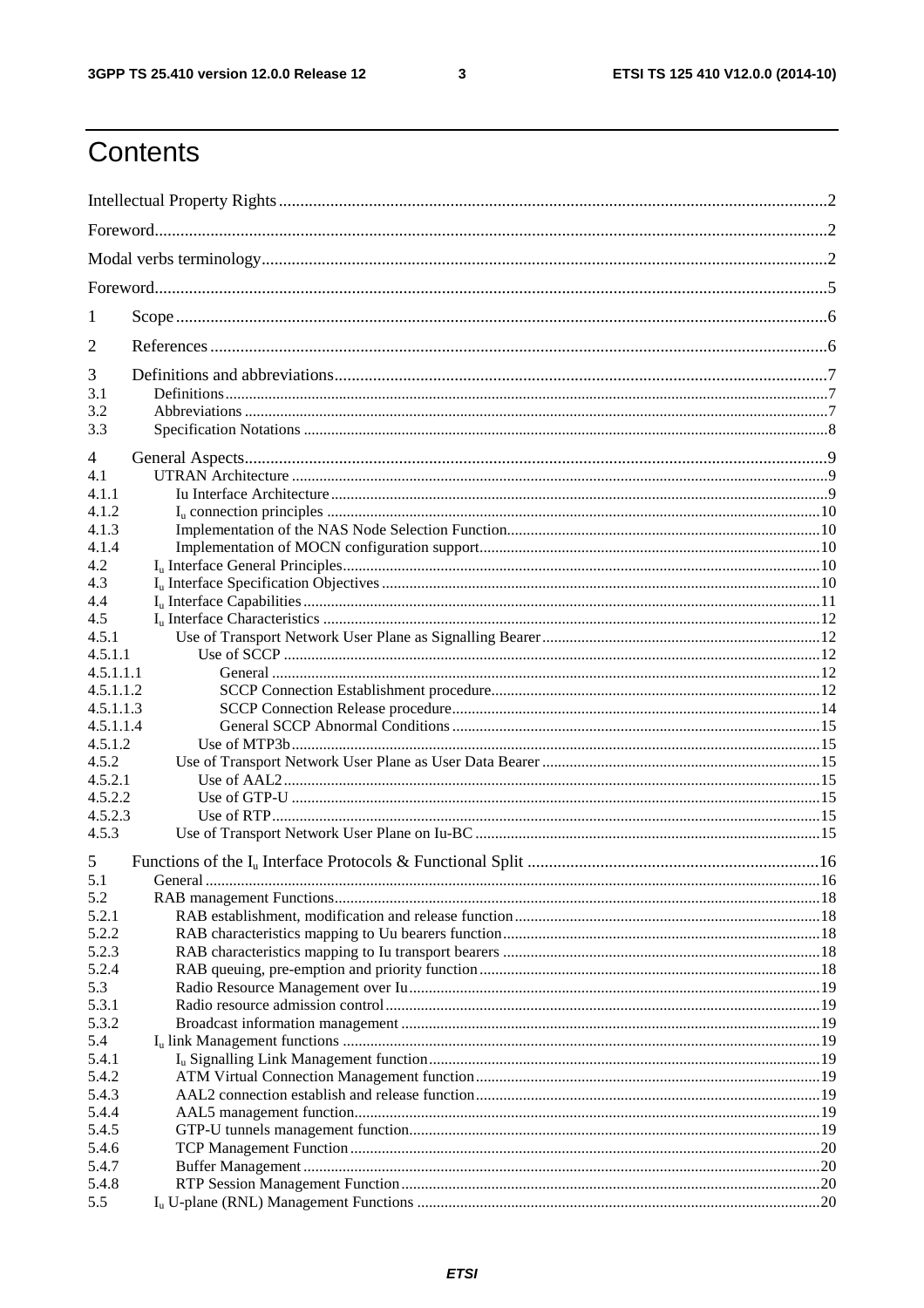| 5.5.1          |                               |  |
|----------------|-------------------------------|--|
| 5.5.2          |                               |  |
| 5.6            |                               |  |
| 5.6.1          |                               |  |
| 5.6.2          |                               |  |
| 5.6.2.1        |                               |  |
| 5.6.2.2        |                               |  |
| 5.6.2.3        |                               |  |
| 5.6.2A         |                               |  |
| 5.6.3          |                               |  |
| 5.6.4          |                               |  |
| 5.6.5          |                               |  |
| 5.7            |                               |  |
| 5.7.1          |                               |  |
| 5.7.1.1        |                               |  |
| 5.7.1.2        |                               |  |
| 5.7.2          |                               |  |
| 5.7.2.1        |                               |  |
| 5.7.2.2        |                               |  |
| 5.8            |                               |  |
| 5.8.1          |                               |  |
| 5.8.2          |                               |  |
| 5.8.3          |                               |  |
| 5.8.4          |                               |  |
| 5.8.5          |                               |  |
| 5.9            |                               |  |
| 5.9.1          |                               |  |
| 5.9.2          |                               |  |
| 5.9.3          |                               |  |
| 5.9.4          |                               |  |
| 5.9.5          |                               |  |
| 5.9.6          |                               |  |
| 5.10           |                               |  |
| 5.10.1         |                               |  |
| 5.10.2         |                               |  |
| 5.10.3         |                               |  |
| 5.10.4         |                               |  |
| 6              |                               |  |
| 6.1            |                               |  |
| 6.2            |                               |  |
| 6.3            |                               |  |
| 6.4            |                               |  |
|                |                               |  |
| $\overline{7}$ |                               |  |
| 7.1            |                               |  |
| 7.2            |                               |  |
| 7.3            |                               |  |
| 7.4            |                               |  |
| 7.5            |                               |  |
| 7.6            |                               |  |
| 7.7            |                               |  |
|                | <b>Annex A (informative):</b> |  |
|                |                               |  |
|                |                               |  |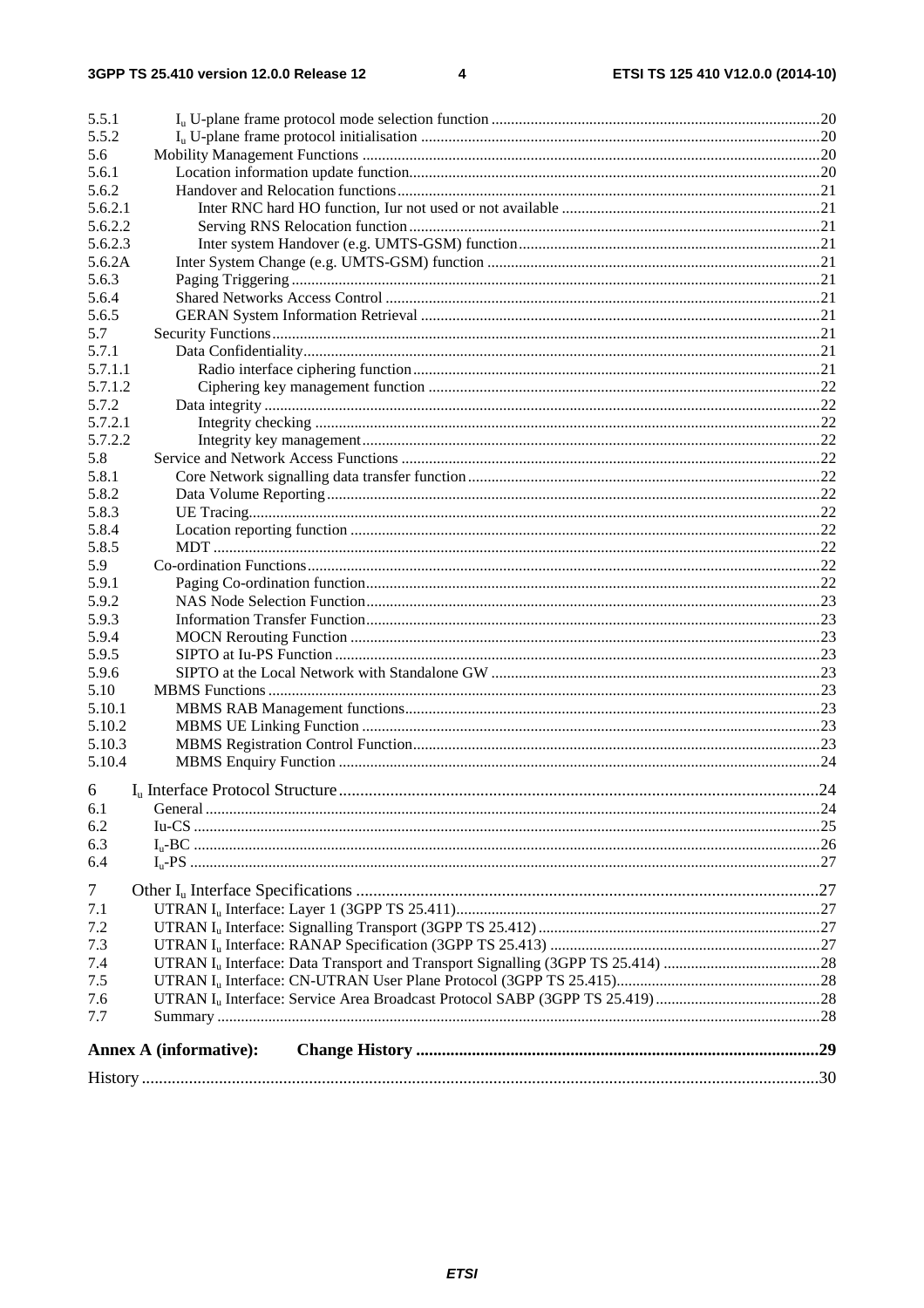# Foreword

This Technical Specification (TS) has been produced by the 3<sup>rd</sup> Generation Partnership Project (3GPP).

The contents of the present document are subject to continuing work within the TSG and may change following formal TSG approval. Should the TSG modify the contents of the present document, it will be re-released by the TSG with an identifying change of release date and an increase in version number as follows:

Version x.y.z

where:

- x the first digit:
	- 1 presented to TSG for information;
	- 2 presented to TSG for approval;
	- 3 or greater indicates TSG approved document under change control.
- y the second digit is incremented for all changes of substance, i.e. technical enhancements, corrections, updates, etc.
- z the third digit is incremented when editorial only changes have been incorporated in the document.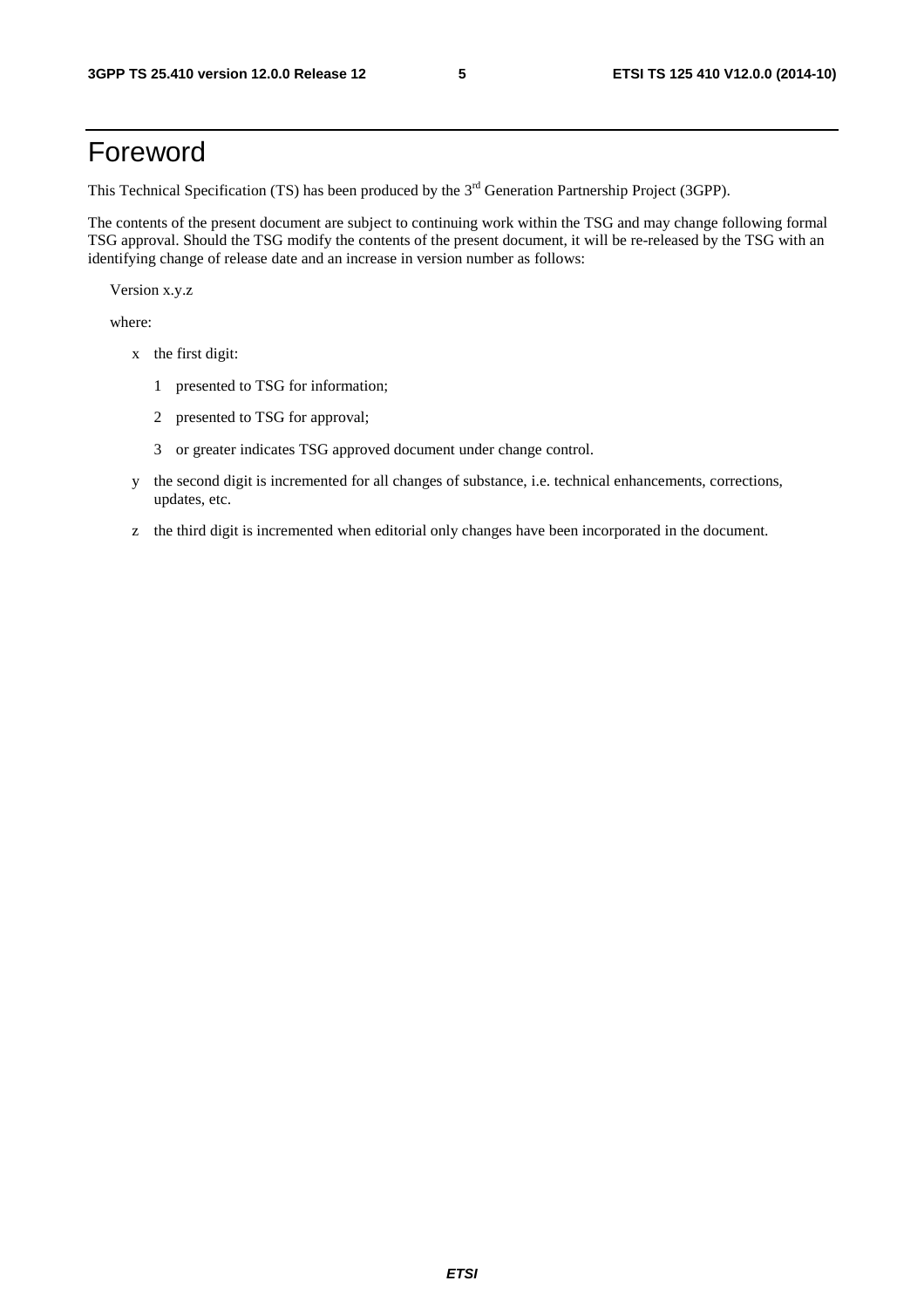### 1 Scope

The present document is an introduction to the 3GPP TS 25.41x series of Technical Specifications that define the Iu interface for the interconnection of Radio Network Controller (RNC) component of the UMTS Terrestrial Radio Access Network (UTRAN) to the Core Network of the UMTS system.

# 2 References

The following documents contain provisions which, through reference in this text, constitute provisions of the present document.

- References are either specific (identified by date of publication, edition number, version number, etc.) or non-specific.
- For a specific reference, subsequent revisions do not apply.
- For a non-specific reference, the latest version applies. In the case of a reference to a 3GPP document (including a GSM document), a non-specific reference implicitly refers to the latest version of that document *in the same Release as the present document*.
- [1] 3GPP TS 25.401: "UTRAN Overall Description".
- [2] 3GPP TR 23.930: "Iu Principles".
- [3] 3GPP TS 23.110: "UMTS Access Stratum Services and Functions".
- [4] 3GPP TS 25.411: "UTRAN Iu Interface Layer 1".
- [5] 3GPP TS 25.412: "UTRAN Iu Interface Signalling Transport".
- [6] 3GPP TS 25.413: "UTRAN Iu Interface RANAP Signalling".
- [7] 3GPP TS 25.414: "UTRAN Iu Interface Data Transport and Transport Signalling"
- [8] 3GPP TS 25.415: "UTRAN Iu Interface User Plane Protocols".
- [9] ITU-T Recommendation Q.711 (1996-07): "Functional description of the signalling connection control part".
- [10] ITU-T Recommendation Q.712 (1996-07): "Definition and function of signalling connection control part messages".
- [11] ITU-T Recommendation Q.713 (1996-07): "Signalling connection control part formats and codes".
- [12] ITU-T Recommendation Q.714 (1996-07): "Signalling connection control part procedures".
- [13] 3GPP TS 23.003: "Numbering, Addressing and Identification".
- [14] 3GPP TS 25.419: "UTRAN Iu Interface: Service Area Broadcast Protocol SABP".
- [15] 3GPP TS 23.153: "Out of Band Transcoder Control; Stage 2".
- [16] ITU-T Recommendation Q.2630.1: "AAL type 2 signalling protocol (Capability Set 1)".
- [17] ITU-T Recommendation Q.2630.2: "AAL type 2 signalling protocol Capability Set 2".
- [18] IETF RFC 3332 (2002-09): "Signalling System 7 (SS7) Message Transfer Part 3 (MTP3) User Adaptation Layer (M3UA)"
- [19] IETF RFC 1889 (1996-01): "RTP: A Transport Protocol for Real Time Applications".
- [20] IETF RFC 768 (1980-08): "User Datagram Protocol".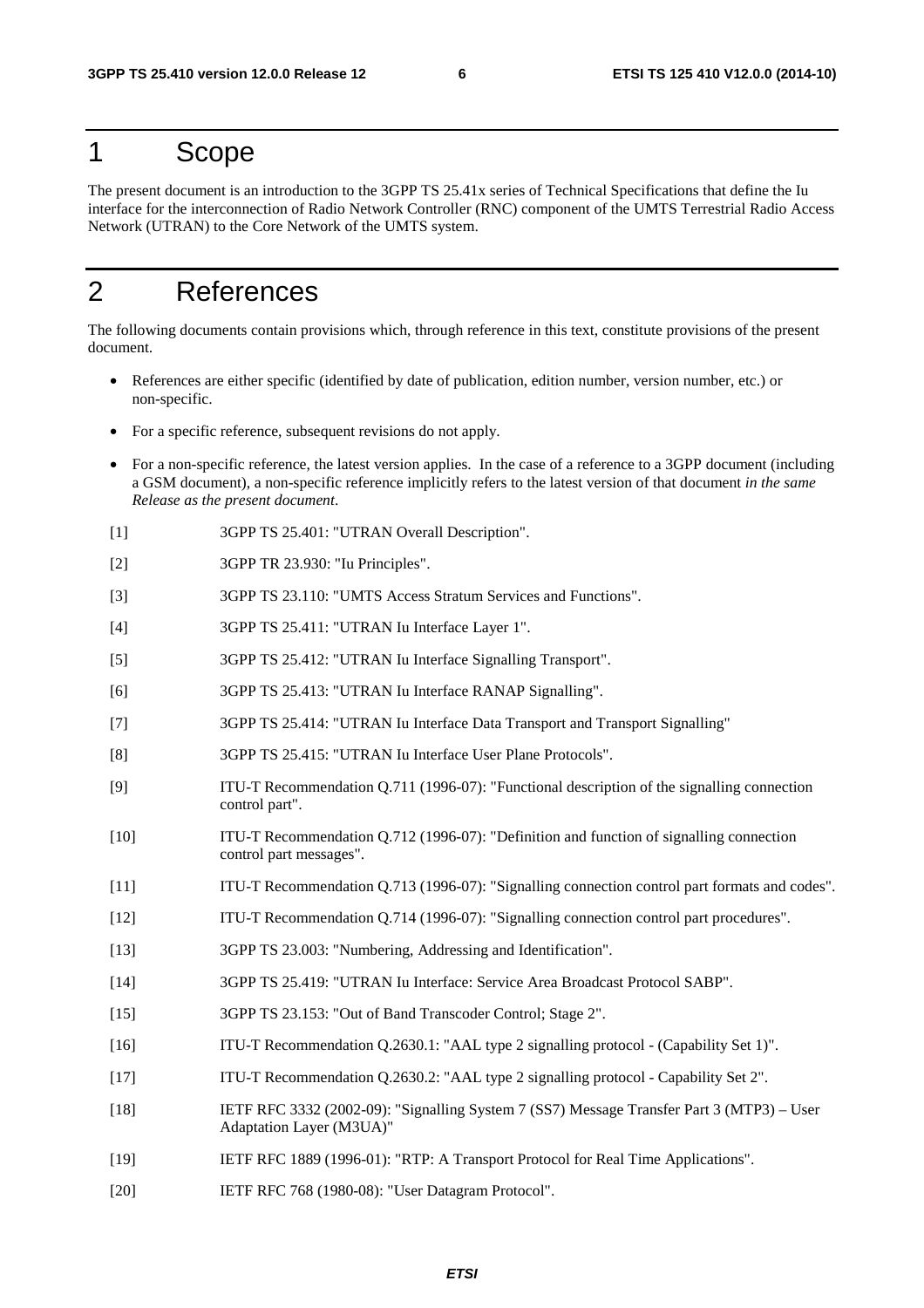- [21] IETF RFC 793 (1981-09): "TCP, Transmission Control Protocol".
- [22] **IETF RFC 791 (1981-09): "Internet Protocol".**
- [23] Void
- [24] Void
- [25] 3GPP TS 23.236: "Intra-domain connection of Radio Access Network (RAN) nodes to multiple Core Network (CN) nodes".
- [26] 3GPP TS 23.251: "Network sharing; Architecture and functional description".
- [27] 3GPP TS23.246: Multimedia Broadcast/Multicast Service (MBMS) Architecture and functional description
- [28] 3GPP TS 25.346: 'Introduction of the Multimedia Broadcast Multicast Service (MBMS) in the Radio Access Network (RAN); Stage 2'.
- [29] 3GPP TS 23.060: "General Packet Radio Service (GPRS); Service description; Stage 2".
- [30] 3GPP TS 37.320: "Universal Terrestrial Radio Access (UTRA) and Evolved Universal Terrestrial Radio Access (E-UTRA); Radio measurement collection for Minimization of Drive Tests (MDT); Overall description; Stage 2".

# 3 Definitions and abbreviations

### 3.1 Definitions

For the purposes of the present document, the terms and definitions given in TS 25.401 [1] apply.

#### **MBMS related terms and definitions:**

**MBMS bearer service**: as defined in TS 23.246 [27].

**MBMS RAB**: as defined in TS 25.346 [28].

**MBMS Iu signalling connection**: as defined in TS 25.346 [28].

**MBMS session start**: as defined in TS 25.346 [28].

# 3.2 Abbreviations

For the purposes of the present document, the following abbreviations apply:

| 3G-MSC        | 3 <sup>rd</sup> Generation Mobile Switching Centre   |
|---------------|------------------------------------------------------|
| 3G-SGSN       | 3 <sup>rd</sup> Generation Serving GPRS Support Node |
| AAL           | <b>ATM</b> Adaptation Layer                          |
| <b>ATM</b>    | Asynchronous Transfer Mode                           |
| BC.           | <b>Broadcast</b>                                     |
| <b>BSSMAP</b> | Base Station Subsystem Management Application Part   |
| <b>CBS</b>    | <b>Cell Broadcast Service</b>                        |
| <sub>CC</sub> | <b>Connection Confirm</b>                            |
| <b>CN</b>     | Core Network                                         |
| CR.           | <b>Connection Release</b>                            |
| <b>CREF</b>   | <b>Connection Refusal</b>                            |
| CS.           | Circuit Switched                                     |
| <b>GT</b>     | Global Title                                         |
| GTP-U         | <b>GPRS</b> Tunnelling Protocol                      |
| <b>GWCN</b>   | Gateway Core Network                                 |
| <b>IMSI</b>   | International Mobile Subscriber Identity             |
| <b>IP</b>     | <b>Internet Protocol</b>                             |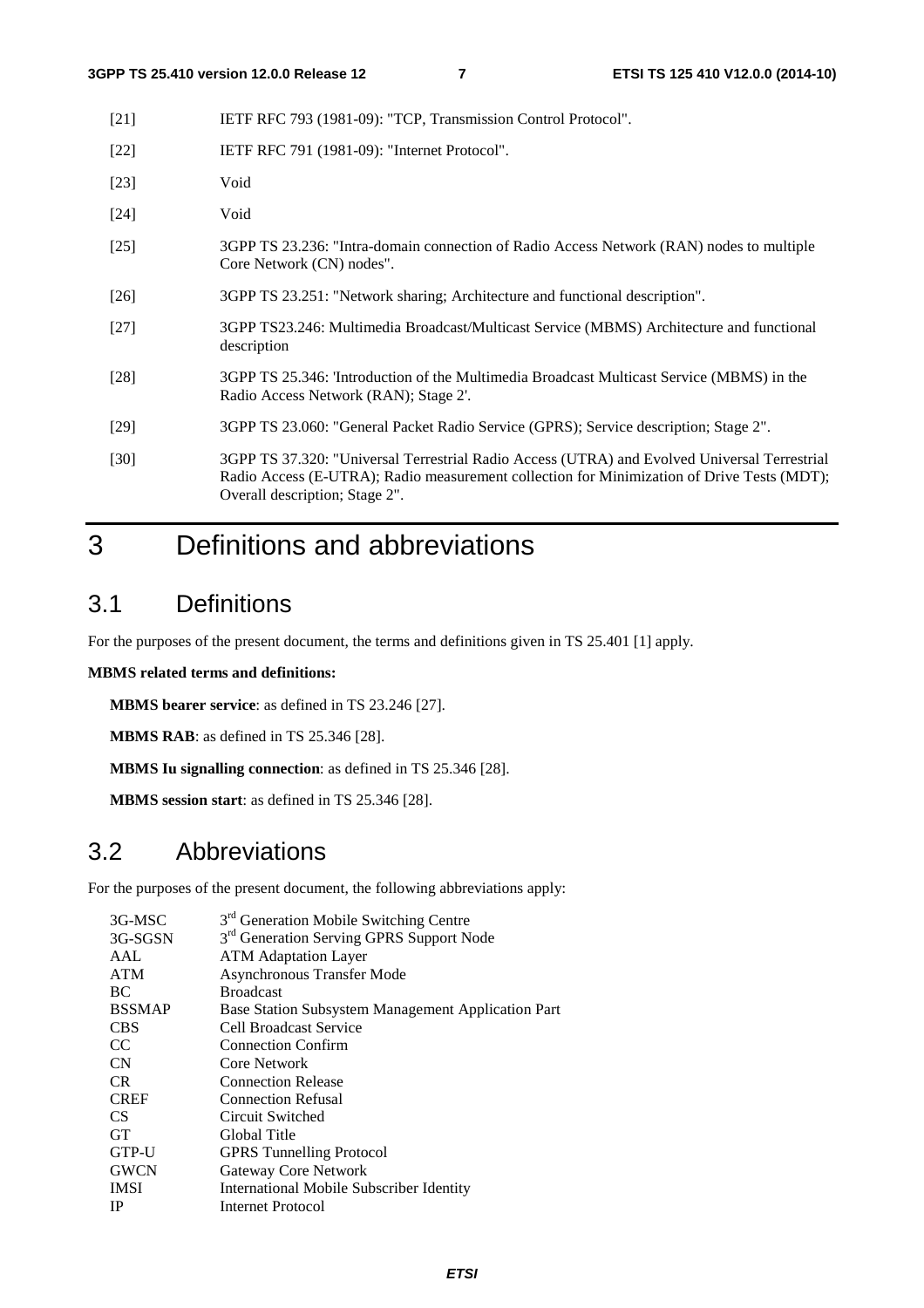| <b>ISDN</b>  | <b>Integrated Services Digital Network</b>       |
|--------------|--------------------------------------------------|
| $L$ -GW      | Local GateWay                                    |
| LA           | <b>Location Area</b>                             |
| M3UA         | MTP3 User Adaptation Layer                       |
| <b>MBMS</b>  | Multimedia Broadcast Multicast Service           |
| <b>MDT</b>   | <b>Minimization of Drive-Tests</b>               |
| <b>MOCN</b>  | Multi Operator Core Network                      |
| <b>NAS</b>   | Non Access Stratum                               |
| <b>NACC</b>  | Network Assisted Cell Change                     |
| <b>NNSF</b>  | <b>NAS Node Selection Function</b>               |
| O&M          | <b>Operation and Maintenance</b>                 |
| <b>PLMN</b>  | <b>Public Land Mobile Network</b>                |
| PS           | Packet Switched                                  |
| <b>PSTN</b>  | Public Switched Telephone Network                |
| <b>PVC</b>   | Permanent Virtual Circuit                        |
| QoS          | Quality of Service                               |
| <b>RA</b>    | Routing Area                                     |
| <b>RAB</b>   | Radio Access Bearer                              |
| RANAP        | Radio Access Network Application Part            |
| RIM          | <b>RAN</b> Information Management                |
| <b>RLP</b>   | Radio Link Protocol                              |
| <b>RNC</b>   | Radio Network Controller                         |
| <b>RNL</b>   | Radio Network Layer                              |
| <b>RRC</b>   | Radio Resource Control                           |
| <b>RTCP</b>  | <b>Real Time Control Protocol</b>                |
| RTP.         | Real Time Protocol                               |
| SA           | Service Area                                     |
| <b>SABP</b>  | Service Area Broadcast Protocol                  |
| SAP          | Service Access Point                             |
| <b>SCCP</b>  | <b>Signalling Connection Control Part</b>        |
| <b>SIPTO</b> | Selected IP Traffic Offload                      |
| SIPTO@LN     | Selected IP Traffic Offload at the Local Network |
| <b>SCTP</b>  | <b>Stream Control Transmission Protocol</b>      |
| <b>SNA</b>   | <b>Shared Network Area</b>                       |
| <b>SPC</b>   | <b>Signalling Point Code</b>                     |
| <b>SRNS</b>  | Serving Radio Network Subsystem                  |
| <b>SSN</b>   | Sub-System Number                                |
| <b>SVC</b>   | <b>Switched Virtual Circuit</b>                  |
| S-GW         | Serving GateWay                                  |
| <b>TCP</b>   | <b>Transmission Control Protocol</b>             |
| UE           | User Equipment                                   |
| <b>UDP</b>   | <b>User Datagram Protocol</b>                    |
| UP           | <b>User Plane</b>                                |
| <b>URA</b>   | <b>UTRAN Registration Area</b>                   |
| <b>UTRAN</b> | <b>UMTS Terrestrial Radio Access Network</b>     |
| <b>VC</b>    | Virtual Circuit                                  |
|              |                                                  |

# 3.3 Specification Notations

For the purposes of the present document, the following notations apply:

Procedure When referring to a procedure in the specification the Procedure Name is written with the first letters in each word in upper case characters followed by the word "procedure", e.g. Radio Network Layer procedures.

Message When referring to a message in the specification the MESSAGE NAME is written with all letters in upper case characters followed by the word "message", e.g. RADIO LINK SETUP REQUEST message.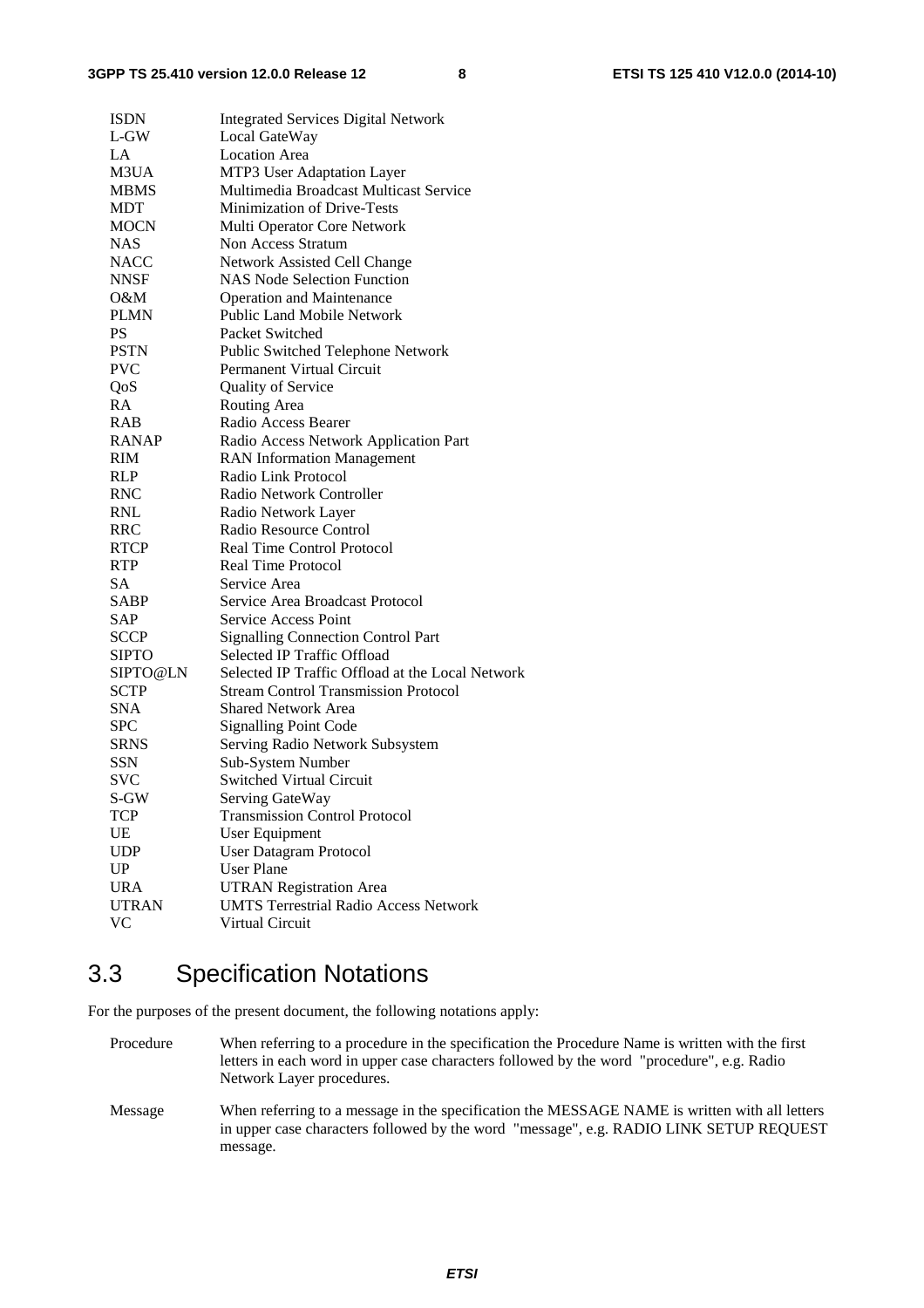#### **3GPP TS 25.410 version 12.0.0 Release 12 9 ETSI TS 125 410 V12.0.0 (2014-10)**

Frame When referring to a control or data frame in the specification the CONTROL/DATA FRAME NAME is written with all letters in upper case characters followed by the words "control/data frame", e.g. DCH transport frame.

# 4 General Aspects

### 4.1 UTRAN Architecture

#### 4.1.1 Iu Interface Architecture

The overall UMTS architecture and UTRAN architectures are described in TS 25.401 [1]. This subclause specifies only the architecture of the Iu interface, and shall not constrain the network architecture of either Core or Radio Access Networks.

The  $I_{\text{u}}$  interface is specified at the boundary between the Core Network and UTRAN. Figure 4.1 depicts the logical division of the  $I_{\mu}$  interface. From the Iu perspective, the UTRAN access point is an RNC.



**Iu Interface**



The Iu interface towards the PS-domain of the core network is called Iu-PS, and the Iu interface towards the CS-domain is called Iu-CS. The differences between Iu-CS and Iu-PS are treated elsewhere in the present document. The Iu interface to the Broadcast domain is called Iu-BC.

There shall not be more than one Iu interface (Iu-PS) towards the PS-domain from any one RNC– except where the NNSF is used, see subclause 4.1.3, or in MOCN configuration – see TS 23.251 [26]. Each RNC shall not have more than one Iu interface (Iu-CS) towards its default CN node within the CS domain, but may also have further Iu interfaces (Iu-CS) towards other CN nodes within the CS domain. (See [6] for definition of Default CN node.) These further Iu interfaces (Iu-CS) shall only be used as a result of intra-MSC inter-system handover or SRNS relocation, in the case the anchor CN node directly connects to the target RNC. There may also be more than one Iu interface towards the CS-Domain if the NNSF is used – see subclause 4.1.3, or in MOCN configuration – see TS 23.251 [26]. There shall not be more than one Iu interface (Iu-BC) from an RNC towards the Broadcast domain.

In the separated core network architecture, this means that there shall be separate signalling and user data connections towards the PS and CS domains – this applies in both transport and radio network layers.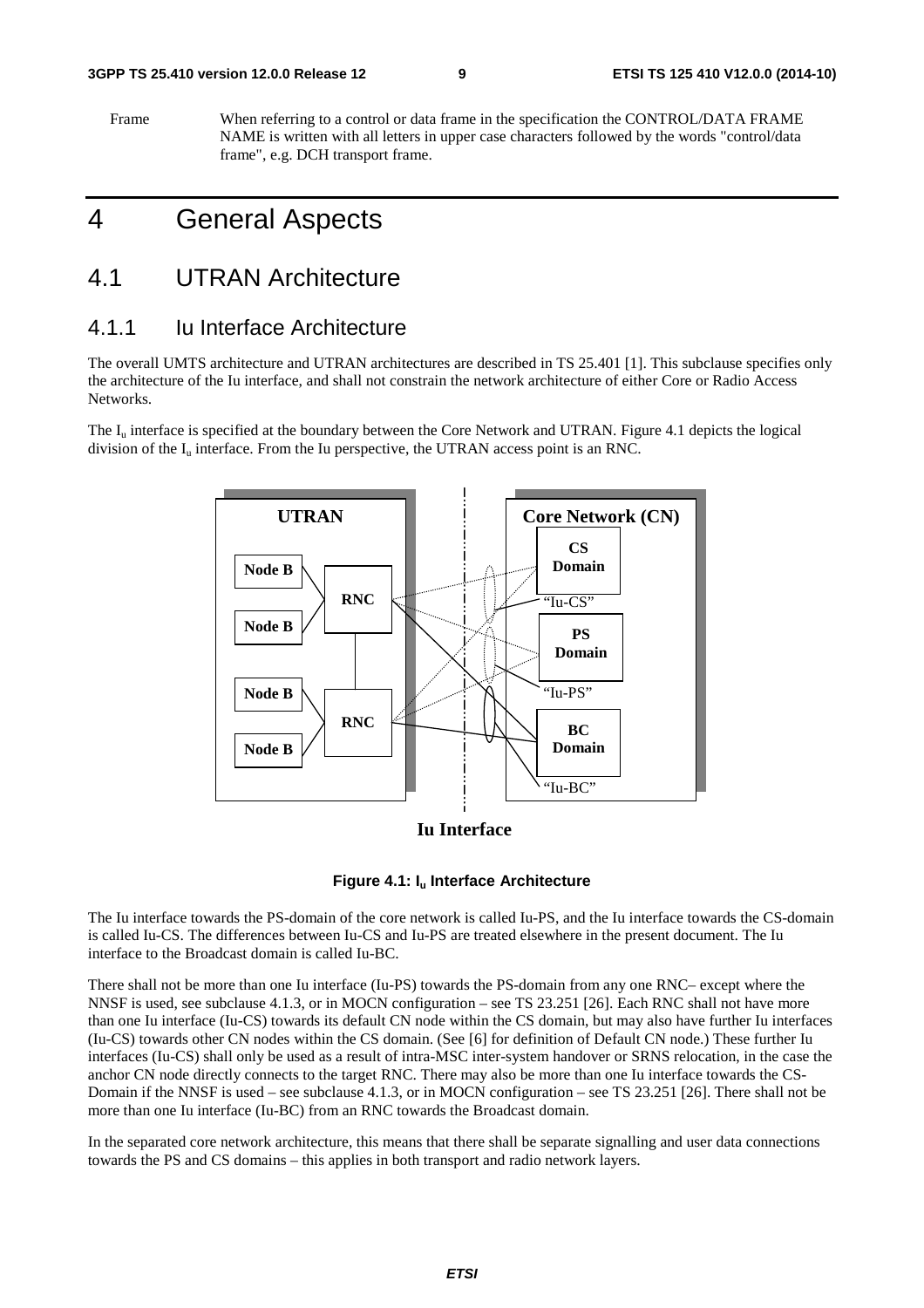In the combined architecture, there shall be separate connections in the user plane towards the PS and CS domains (in both transport and radio network layers). In the control plane, there shall be separate SCCP connections to the two logical domains.

In either architecture, there can be several RNCs within UTRAN and so UTRAN may have several  $I<sub>u</sub>$  access points towards the Core Network. As a minimum, each Iu access point (in UTRAN or CN) shall independently fulfil the requirements of the relevant Iu specifications (25.41x series – see clause 7).

### 4.1.2 I<sub>u</sub> connection principles

The Iu interface has a hierarchical architecture where one higher layer entity controls several lower layer entities. The hierarchy for the CN - UTRAN signalling connection end points is described below:

- Each CN Access Point may be connected to one or more UTRAN Access Points.
- For the PS domain, each UTRAN Access Point shall not be connected to more than one CN Access Point except where the NNSF is used, see subclause 4.1.3, or when RNC is shared in MOCN configuration..
- For the CS domain, each UTRAN Access Point may be connected to one or more CN Access Points.
- For the BC domain, each UTRAN Access Point may be connected to one CN Access Point only.

### 4.1.3 Implementation of the NAS Node Selection Function

The optional NAS Node Selection Function (NNSF) is described in TS 23.236 [25].

If the NAS Node Selection Function is used by an RNC:

There may be more than one Iu interface (Iu-CS) towards the CS domain and/or more than one Iu interface (Iu-PS) towards the PS-domain from this RNC.

#### 4.1.4 Implementation of MOCN configuration support

The MOCN configuration is described in TS 23.251 [26]. When the RNC is shared in MOCN configuration:

- There may be more than one Iu interface (Iu-CS) towards the CS domain of different CN operators and/or more than one Iu interface (Iu-PS) towards the PS-domain of different CN operators from this RNC.
- The MOCN Rerouting Function shall be supported.

# 4.2 **I<sub>u</sub>** Interface General Principles

From a UTRAN perspective, maximising the commonality of the various protocols that flow on the Iu interface is desirable. This means at the minimum that:

- A common set of radio access bearer services will be offered by UTRAN to the Core Network nodes, regardless of their type (e.g. 3G-MSC or 3G-SGSN).

There will be a common functional split between UTRAN and the Core Network nodes, regardless of their type (e.g. 3G-MSC or 3G-SGSN).

Signalling in the radio network control plane shall not depend on the specific choice of transport layers.

# 4.3 Iu Interface Specification Objectives

The following objectives are partly derived from TR 23.930 [2].

The  $I_u$  interface shall be specified such that it can support:

the interconnection of RNCs with Core Network Access Points within a single PLMN, and within several PLMNs in case of network sharing, as described in TS 23.251 [26].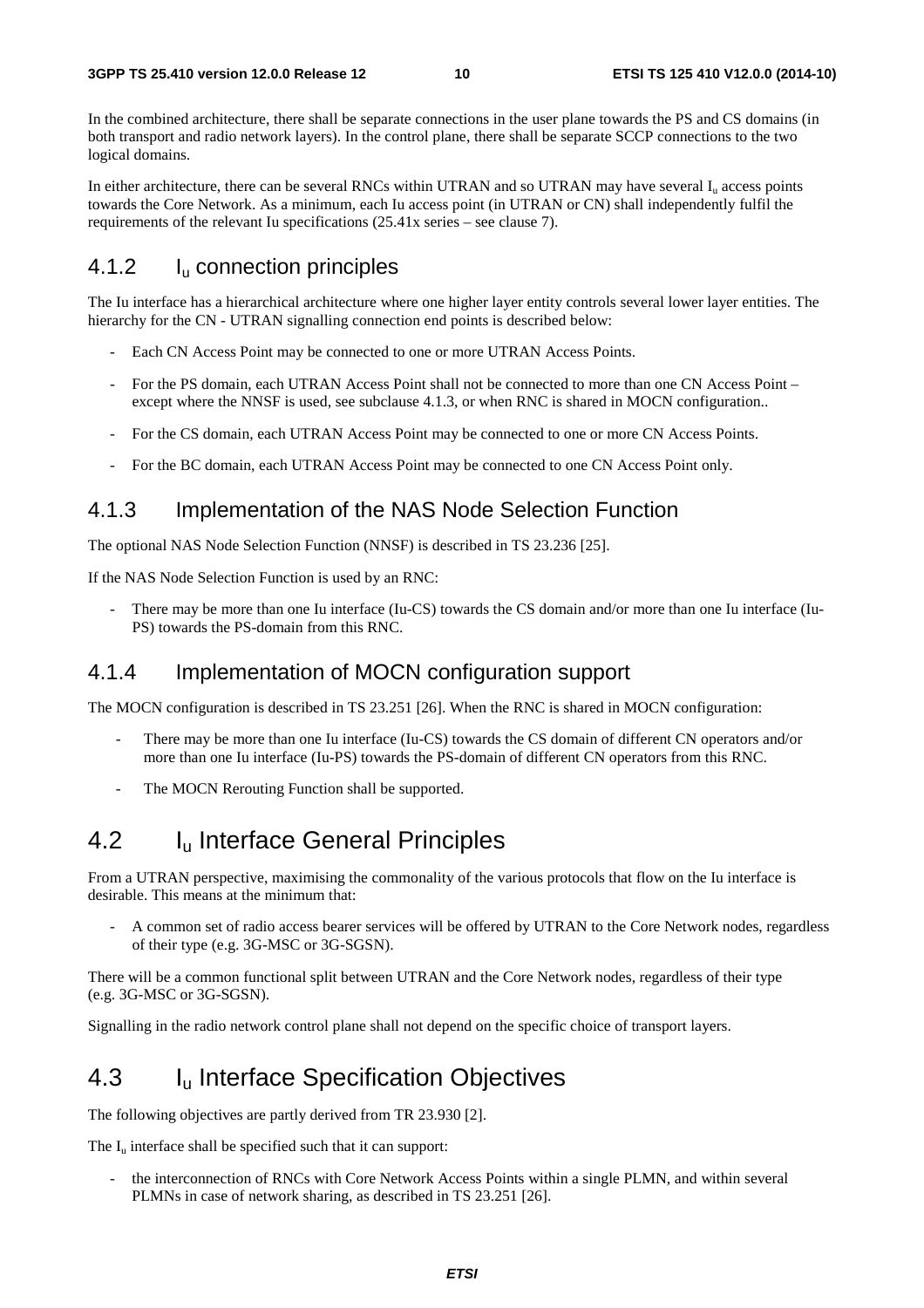- the interconnection of RNCs with Core Network Access Points irrespective of the manufacturer of any of the elements.
- all UMTS services.

The  $I_{\text{u}}$  interface shall facilitate the use of the same RNC, MSC or SGSN in all PLMNs.

The I<sub>u</sub> interface shall facilitate the sharing of transport technology between Iu-PS and Iu-BC.

The  $I_{\text{u}}$  interface shall allow interworking to the GSM Core Network.

Independence between the protocol layers and between control and user planes shall be maintained on the Iu interface.

The  $I_u$  interface shall allow independent evolution of technologies within the Core, Radio Access and Transport Networks.

The  $I_u$  interface shall allow separate evolution of O&M facilities.

The  $I_{\text{u}}$  interface shall be standardised as an open and multi-vendor interface.

The Iu interface specifications shall facilitate the migration of some services from the CS-domain to the PS-domain. In particular, the RANAP protocol shall be common to both PS and CS domains, and the I<sub>u</sub> user plane protocol(s) shall be independent of the core network domain (PS or CS), except where a specific feature is only required for one domain.

### 4.4 I<sub>u</sub> Interface Capabilities

The following capabilities are derived from the requirements described in TR 23.930 [2].

The  $I_u$  interface supports:

- procedures to establish, maintain and release Radio Access Bearers;
- procedures to perform SRNS relocation, intra-system handover, inter-system handover and inter-system change;
- procedures to support the Cell Broadcast service;
- a set of general procedures, not related to a specific UE;
- the separation of each UE on the protocol level for user specific signalling management;
- the transfer of NAS signalling messages between UE and CN;
- location services by transferring requests from the CN to UTRAN, and location information from UTRAN to CN. The location information may comprise a geographical area identifier or global co-ordinates with uncertainty parameters;
- simultaneous access to multiple CN domains for a single UE;
- mechanisms for resource reservation for packet data streams;
- procedures to support MBMS bearer services;
- mechanisms to support SIPTO at Iu-PS for a specific UE (optional);
- mechanisms to support SIPTO at the Local Network with standalone GW for a specific UE (optional).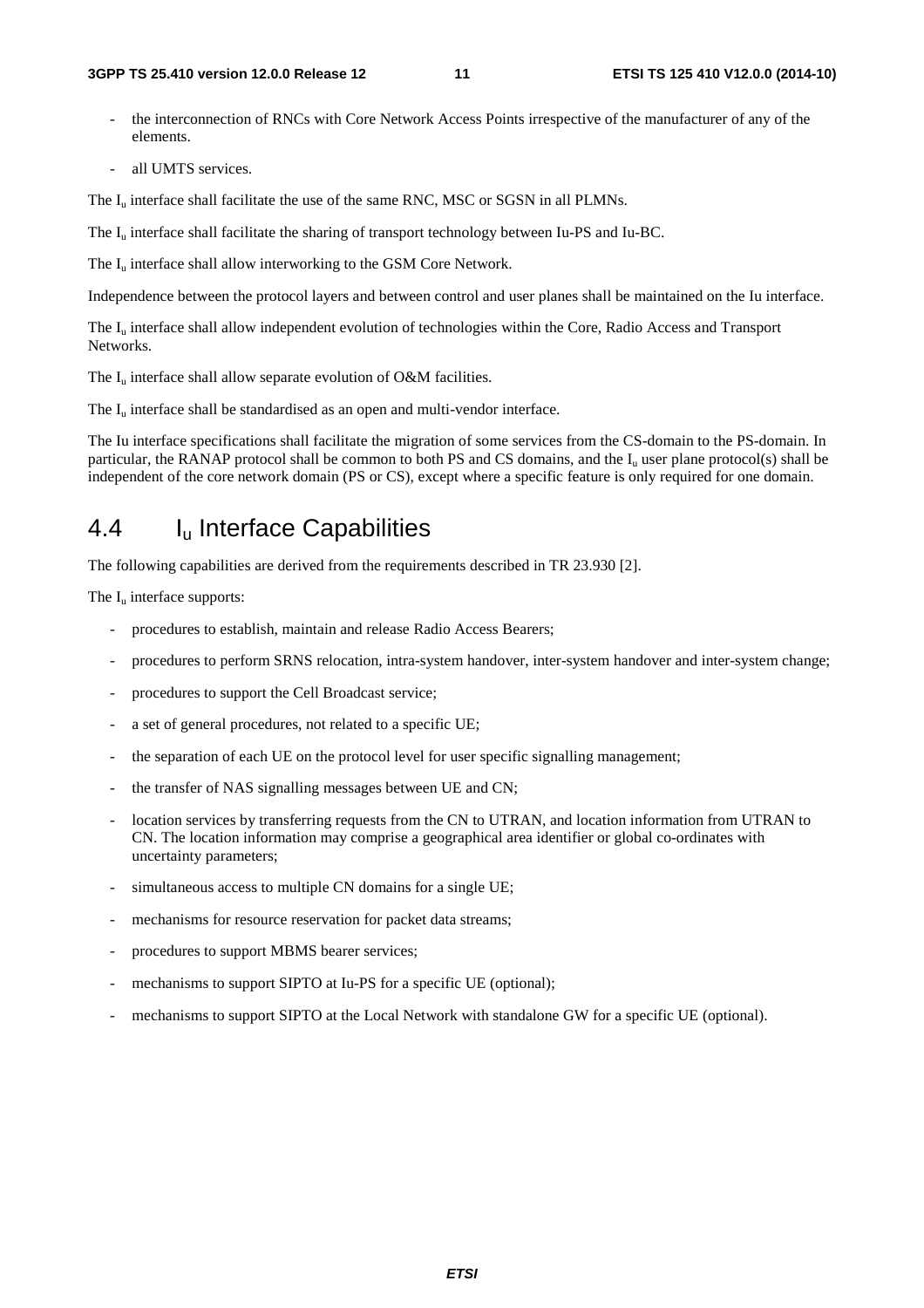# 4.5 Iu Interface Characteristics

### 4.5.1 Use of Transport Network User Plane as Signalling Bearer

4.5.1.1 Use of SCCP

#### 4.5.1.1.1 General

The SCCP (ITU-T Rec. Q.711 [9] /ITU-T Rec. Q.712 [10]/ITU-T Rec. Q.713 [11]/ITU-T Rec. Q.714 [12]) is used to support signalling messages between the CNs and the RNC. One user function of the SCCP, called Radio Access Network Application Part (RANAP), is defined. The RANAP uses one SCCP signalling connection per active UE and CN for the transfer of layer 3 messages. RANAP also uses one SCCP signalling connection per MBMS bearer service.

Both connectionless and connection-oriented procedures are used to support the RANAP. TS 25.413 [6] explains whether connection oriented or connectionless services should be used for each layer 3 procedure.

RANAP may use SSN, SPC and/or GT and any combination of them as addressing schemes for the SCCP. Which of the available addressing scheme to use for the SCCP is an operator matter.

When GT addressing is utilised, the following settings shall be used:

- SSN Indicator = 1 (RANAP SSN as defined in TS 23.003 [13] shall always be included).
- Global Title Indicator  $= 0100$  (GT includes translation type, numbering plan, encoding scheme and nature of address indicator).
- Translation Type =  $0000 0000$  (not used).
- Numbering Plan =  $0001$  (E.163/4).
- Nature of Address Indicator = 000 0100 (International Significant Number).
- Encoding Scheme  $= 0001$  or 0010 (BCD, odd or even).
- Routing indicator =  $0$  or 1 (route on GT or PC/SSN).

When used, the GT shall be the E.164 address of the relevant node.

The following subclauses describe the use of SCCP connections for RANAP transactions. Subclause 4.5.1.2 describes the connection establishment procedures. Subclause 4.5.1.3 describes the connection release procedures. Subclause 4.5.1.4 describes abnormal conditions.

#### 4.5.1.1.2 SCCP Connection Establishment procedure

A new SCCP connection is established when information related to the communication between a UE and the network has to be exchanged between RNC and CN, and no SCCP connection exists between the CN and the RNC involved, for the concerned UE. A new SCCP connection is also established for MBMS service purpose between the RNC and CN.

Various SCCP connection establishment cases have to be distinguished:

- i) RNC Initiated SCCP Signalling Connection for a UE;
- ii) CN Initiated SCCP Signalling Connection for a UE;
- iii) CN Initiated SCCP Signalling Connection for an MBMS Service.

The above cases are the only cases currently identified for SCCP connection establishment. Others may emerge in the future.

#### 4.5.1.1.2.1 Establishment procedure in case i

The SCCP signalling connection establishment is initiated, by the RNC, at the reception of the first layer 3 non access stratum message from the UE and at the execution of the enhanced relocation.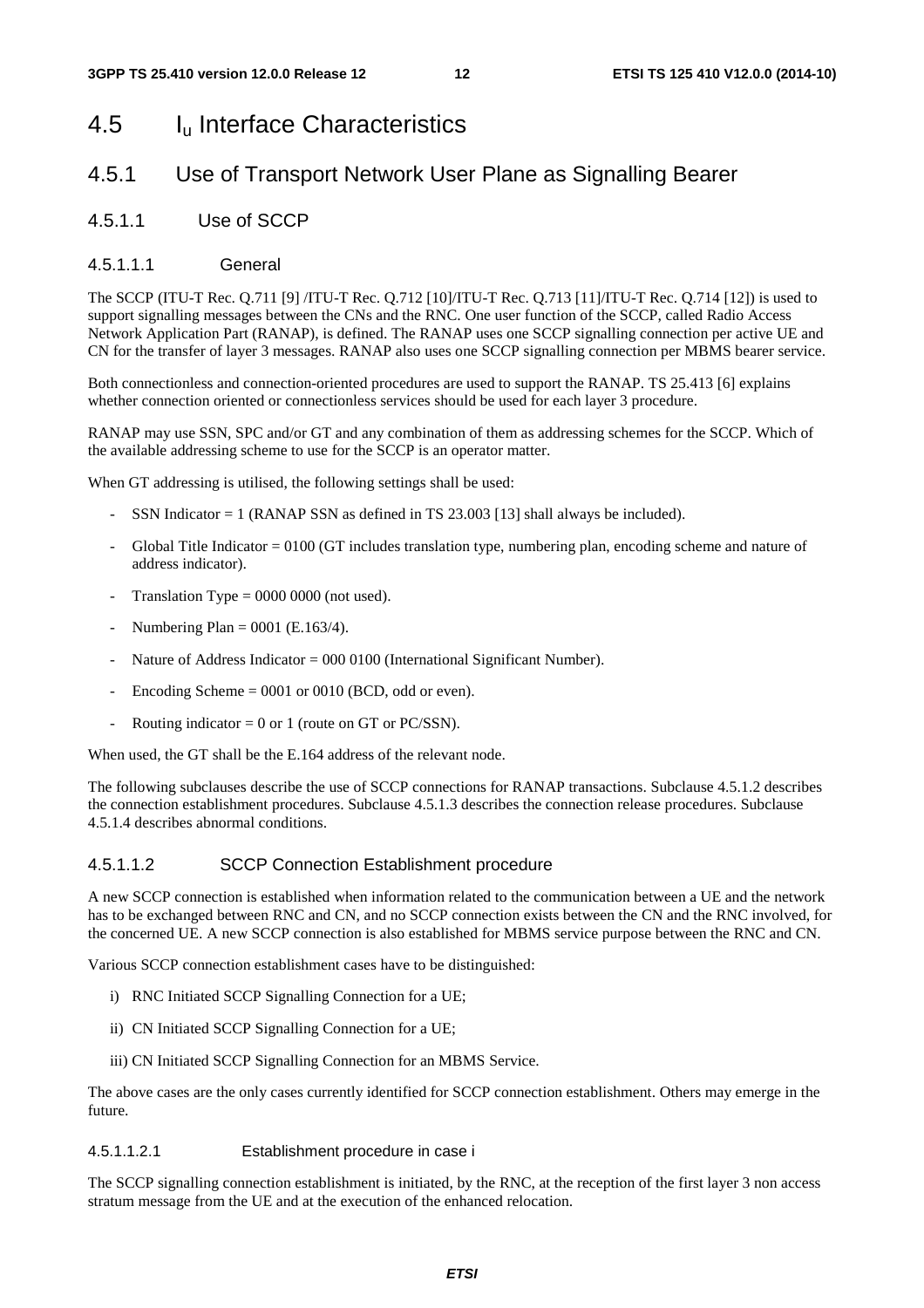#### **Initiation**

The RNC sends SCCP CONNECTION REQUEST message to the Core Network. A RANAP message shall be included in the user data field of the SCCP CONNECTION REQUEST message when the RANAP message size is less than or equal to the maximum size of the user data field in the SCCP CONNECTION REQUEST message. When the RANAP message is longer than the maximum size, the user data field shall not be included in the SCCP CONNECTION REQUEST message.

If the Core Network receives an SCCP CONNECTION REQUEST message for a UE for which an SCCP connection already exists, or if the Core Network receives an SCCP CONNECTION REQUEST message that does not include a user data field, and later finds out that the SCCP CONNECTION REQUEST message was for a UE for which an SCCP connection already exists, the Core Network shall ensure that the new SCCP connection and the already existing SCCP connection are for the same UE, e.g. by security functions, and if so, release the already existing SCCP connection via the normal Iu Release procedure and all UTRAN resources allocated to it.

#### **Termination**

- **successful outcome** 
	- The SCCP CONNECTION CONFIRM message, which may optionally contain a connection oriented RANAP message in the user data field, is returned to the RNC.

#### **- unsuccessful outcome**

- If the SCCP signalling connection establishment fails, an SCCP CONNECTION REFUSAL message will be sent back to the RNC. This message may contain a RANAP message in the user data field.
- For more information on how the RANAP procedures Initial UE Message and Enhanced Relocation Complete are handled, please see the elementary procedures Initial UE Message and Enhanced Relocation Complete in TS 25.413 [6].

| <b>RNC</b>                                                                                                                                                        | CN |
|-------------------------------------------------------------------------------------------------------------------------------------------------------------------|----|
| CR $\{SSN=RANAP, al=x, RANAP message or no user data\}$                                                                                                           |    |
| $CC \{a1=y, a2=x, RANAP message or no user data\}$                                                                                                                |    |
| or<br>CREF{a2=x, RANAP message or no user data}                                                                                                                   |    |
| al = source local reference,<br>a2 = destination local reference,<br>$x = SCCP$ connection reference at the RNC,<br>$y = SCCP$ connection reference at the $CN$ . |    |

#### **Figure 4.2: Setting-up of RNC Initiated SCCP Signalling Connection**

4.5.1.1.2.2 Establishment procedure in case ii

The SCCP signalling connection establishment is initiated, by the Core Network, in connection with performing a Relocation.

#### **Initiation**

The Core Network initiates the connection establishment by sending an SCCP CONNECTION REQUEST message to the RNC. Optionally, a RANAP message may be included in the user data field of the SCCP CONNECTION REQUEST message.

#### **Termination**

**- successful outcome**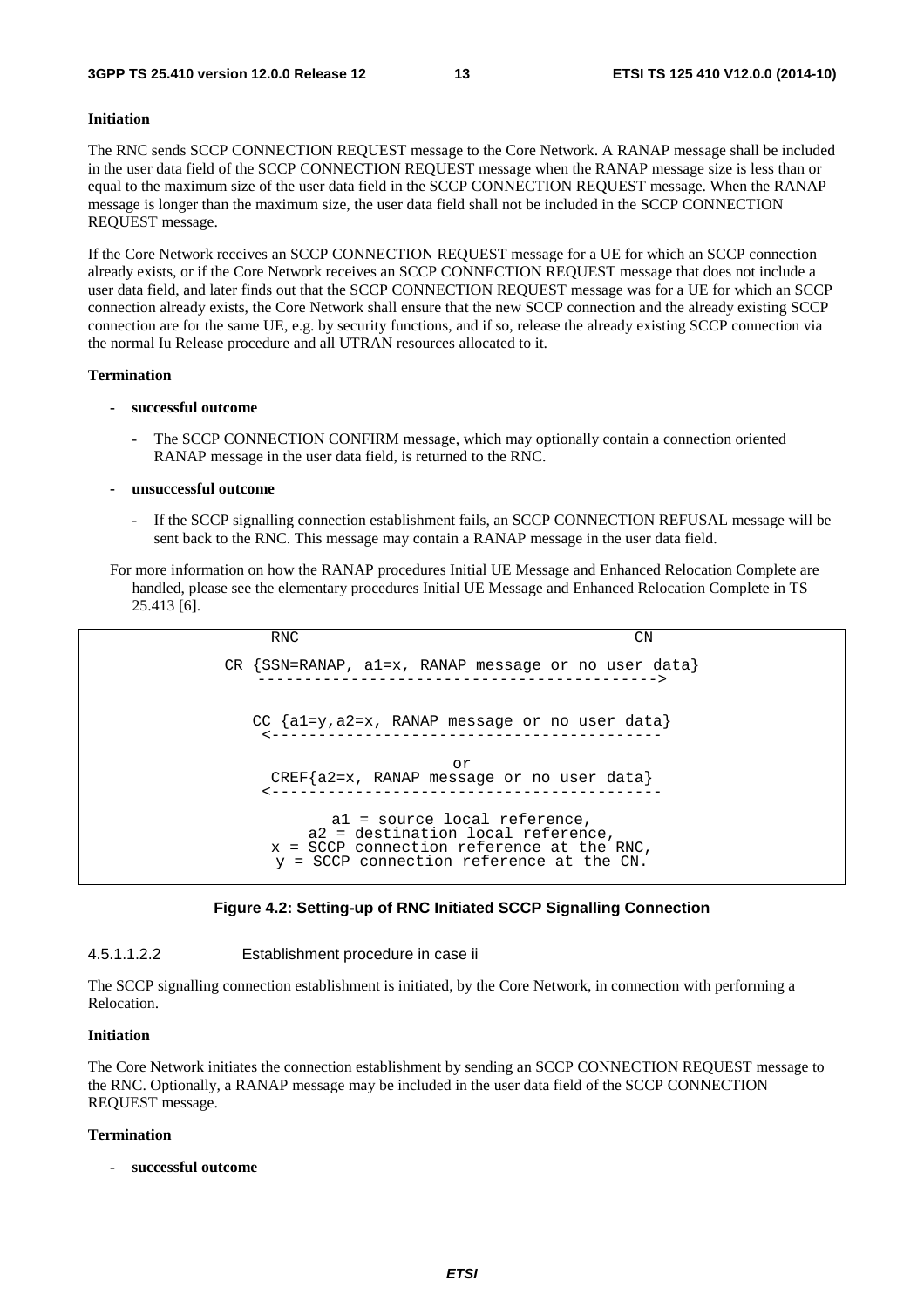- The SCCP CONNECTION CONFIRM message, which may optionally contain a connection oriented RANAP message in the user data field, is returned to the Core Network.
- **unsuccessful outcome** 
	- If the SCCP signalling connection establishment fails, an SCCP CONNECTION REFUSAL message will be sent back to the Core Network. This message may contain a RANAP message in the user data field.



#### **Figure 4.3: Setting-up of CN Initiated SCCP Signalling Connection**

#### 4.5.1.1.2.3 Establishment procedure in case iii

The SCCP signalling connection establishment is initiated, by the Core Network, to establish a new SCCP connection between the RNC and the CN for an MBMS service at the start of an MBMS session and when no SCCP connection already exists between the CN and the RNC involved, for the concerned MBMS service.

#### **Initiation**

The Core Network initiates the connection establishment by sending an SCCP CONNECTION REQUEST message to the RNC. Optionally, a RANAP message may be included in the user data field of the SCCP CONNECTION REQUEST message.

#### **Termination**

#### **- successful outcome**

The SCCP CONNECTION CONFIRM message, which may optionally contain a connection oriented RANAP message in the user data field, is returned to the Core Network.

#### **- unsuccessful outcome**

If the SCCP signalling connection establishment fails, an SCCP CONNECTION REFUSAL message will be sent back to the Core Network. This message may contain a RANAP message in the user data field.

#### 4.5.1.1.3 SCCP Connection Release procedure

This procedure is always initiated at the Core Network side in normal release case.

An SCCP connection is released when the CN realises that a given signalling connection is no longer required.

The CN sends a SCCP RELEASED message.

The procedure may be initiated at the Core Network side and the RNC side in any abnormal release case.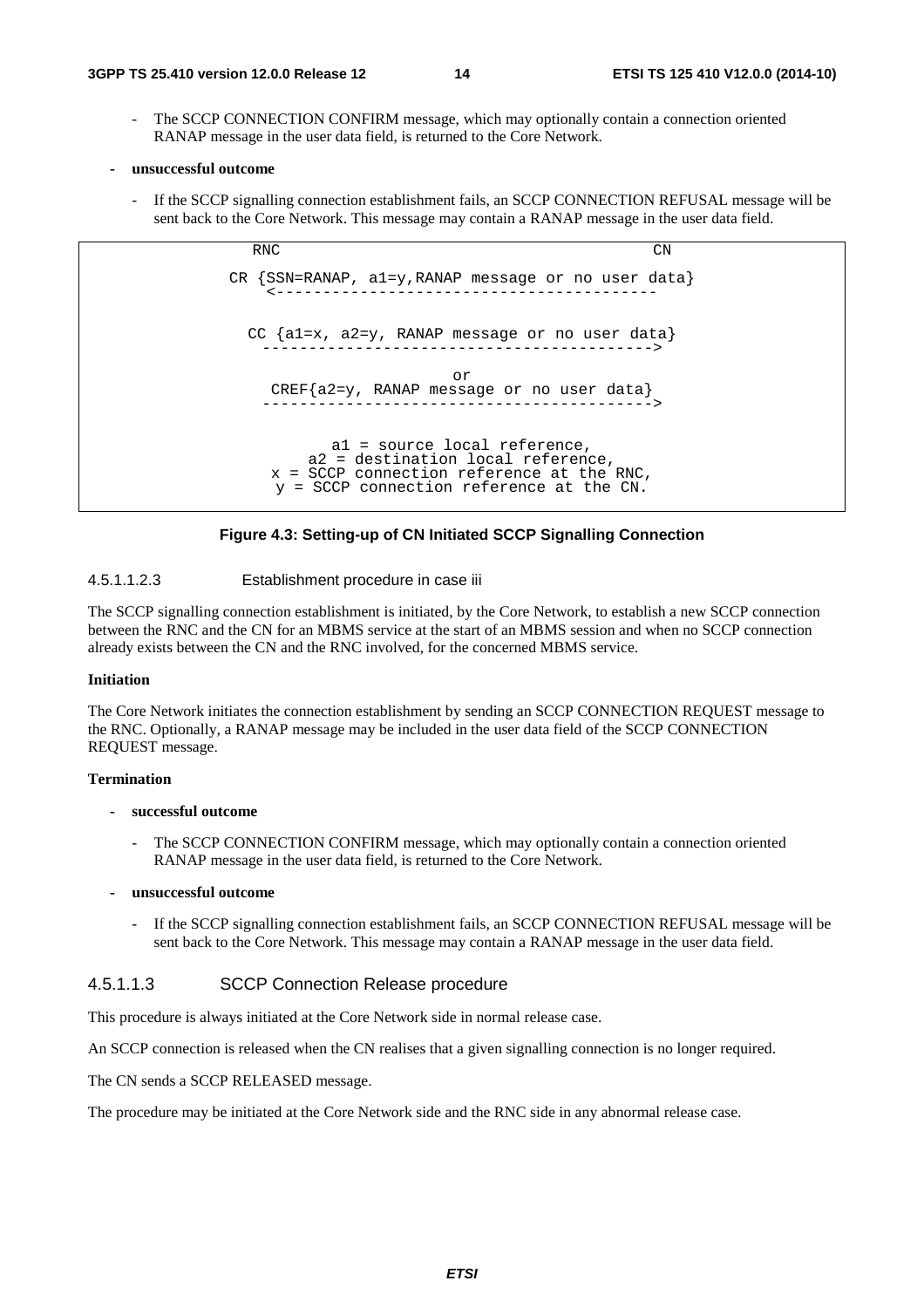#### 4.5.1.1.4 General SCCP Abnormal Conditions

If a user-out-of-service information or signalling-point-inaccessible information is received by the RANAP, no new attempt to establish SCCP connections towards the affected point code will be started until the corresponding user-inservice information or signalling-point-accessible information is received.

When a user-out-of-service information or signalling-point-inaccessible is received by the RNC, an optional timer may be started. When the timer expires, all the SCCP connections towards the affected point code will be released. When the user-in-service or signalling-point-accessible is received, the timer is stopped.

If for any reason an SCCP connection is released, the optional timer expires or a connection refusal is received while any of the RANAP procedures are being performed or while a dedicated resource is still allocated, the following actions are taken:

#### **At RNC:**

- Any RNC procedure relating to that connection is abandoned.
- The UTRAN resources allocated to the connection are released.

#### **At Core Network:**

- The resources associated with the SCCP connection are cleared as soon as possible.

#### 4.5.1.2 Use of MTP3b

- For a given MSC, the RNC shall be able to access RANAP and ALCAP either under the same MTP3b (IETF RFC 3332 [18]) destination point code, or under different point codes;
- For a given RNC, the MSC shall be able to access RANAP and ALCAP either under the same MTP3b destination point code, or under different point codes.

#### 4.5.2 Use of Transport Network User Plane as User Data Bearer

#### 4.5.2.1 Use of AAL2

In the ATM transport option AAL2 is used as the user data bearer towards the CS domain.

Q.2630.2 is used as the protocol for dynamically setup AAL-2 connections over Iu towards the CS domain. Q.2630.2 adds new optional capabilities to Q.2630.1.

#### 4.5.2.2 Use of GTP-U

GTP-U is used as the user data bearer towards the PS domain.

RANAP Signalling is used to establish, modify and release the GTP-U tunnels towards the PS domain.

#### 4.5.2.3 Use of RTP

RTP/UDP/IP (IETF RFC 1889 [19]/ IETF RFC 768 [20]/ IETF RFC 791[22]) is used as the user data bearer towards the CS domain in the IP transport option. The use of RTCP (IETF RFC 1889 [19]) is optional.

RANAP Signalling is used to establish, modify and release RTP sessions towards the CS domain.

### 4.5.3 Use of Transport Network User Plane on Iu-BC

TCP/IP (IETF RFC 793[21]/ IETF RFC 791[22]) is used as the bearer for the radio network layer protocol over Iu-BC.

The TCP connection is normally established by the CN using standard TCP procedures.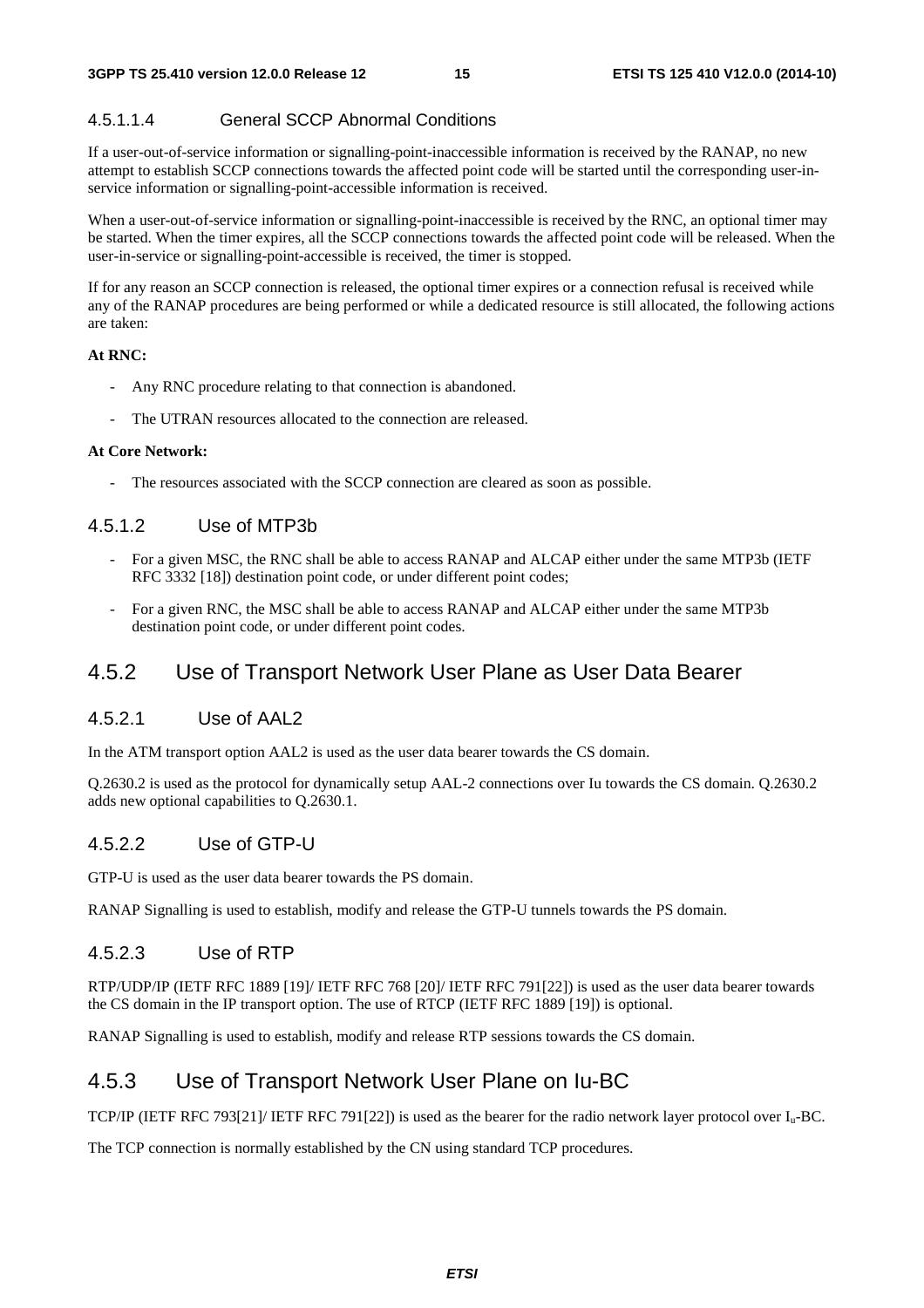A new TCP connection is established by the RNC only when there is information (e.g. failure or restart indications) that needs to be sent from RNC to the CN, and there is no existing TCP connection. The RNC shall establish the connection using standard TCP procedures.

The node that established the connection shall release the TCP connection.

# 5 Functions of the  $I_u$  Interface Protocols & Functional Split

# 5.1 General

This subclause defines the functional split between the core network and the UMTS radio access network. In addition, the possible interaction between the functions is defined. The functional split is shown in table 5.1.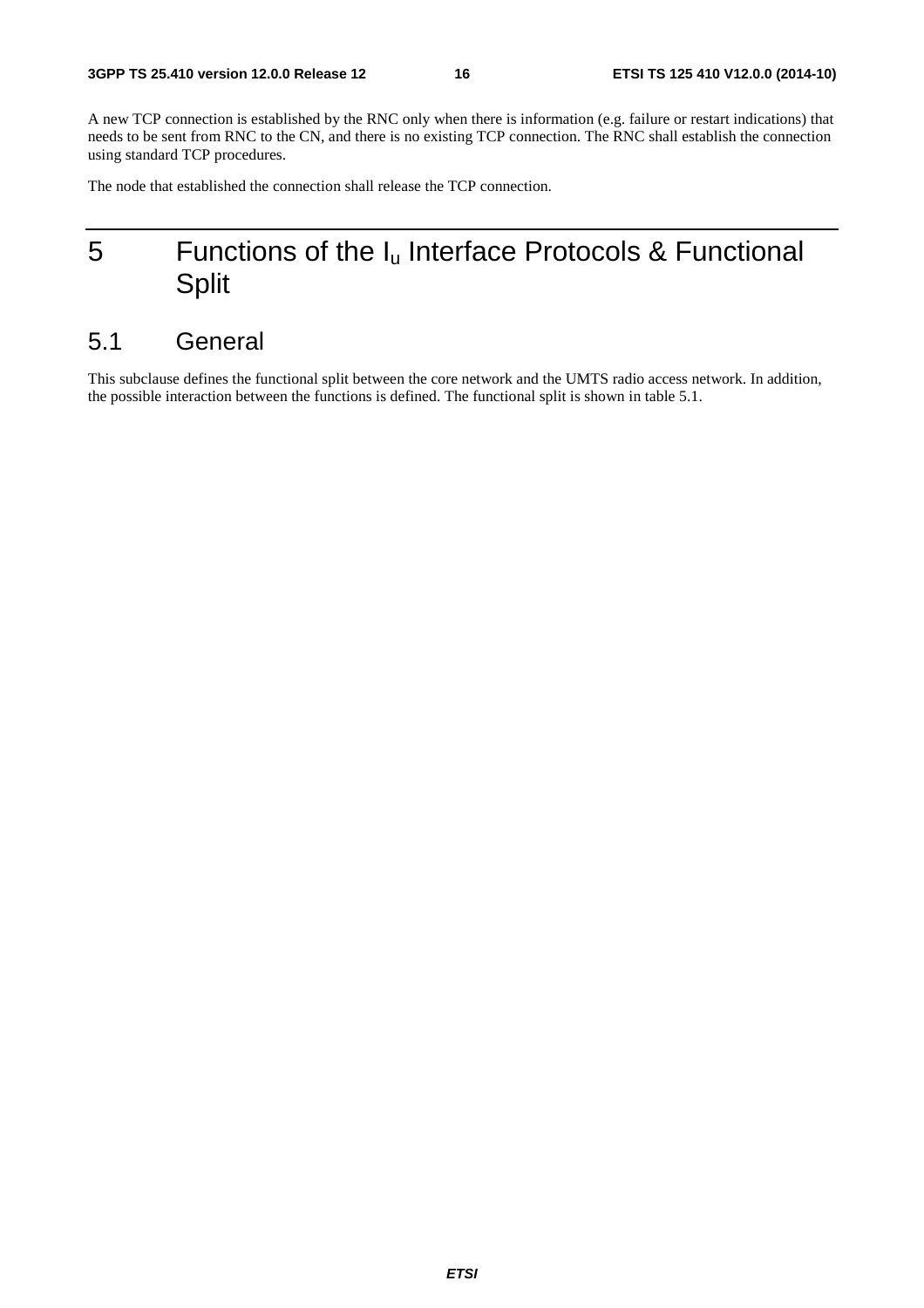| <b>Function</b>                                            | <b>UTRAN</b>                        | CN                           |
|------------------------------------------------------------|-------------------------------------|------------------------------|
| <b>RAB management functions:</b>                           |                                     |                              |
| RAB establishment, modification and release                | <u>X</u>                            | X                            |
| RAB characteristics mapping $I_u$ transmission             | $\overline{\mathsf{x}}$             |                              |
| bearers                                                    |                                     |                              |
| RAB characteristics mapping Uu bearers                     | X                                   |                              |
| RAB queuing, pre-emption and priority                      | $\overline{\mathsf{x}}$             | X                            |
|                                                            |                                     |                              |
| <b>Radio Resource Management functions:</b>                |                                     |                              |
| Radio Resource admission control                           | Χ                                   |                              |
| <b>Broadcast Information</b>                               | $\overline{\mathsf{x}}$             | Χ                            |
|                                                            |                                     |                              |
| Iu link Management functions:                              | Χ                                   | X                            |
| I <sub>u</sub> signalling link management                  | X                                   | $\overline{\mathsf{x}}$      |
| ATM VC management<br>AAL2 establish and release            |                                     |                              |
|                                                            | Χ<br>$\overline{\mathsf{x}}$        | X<br>$\overline{\mathsf{x}}$ |
| AAL5 management<br>GTP-U Tunnels management                | X                                   | Χ                            |
| <b>TCP Management</b>                                      | $\overline{\mathsf{x}}$             | X                            |
| <b>Buffer Management</b>                                   | Χ                                   |                              |
|                                                            |                                     |                              |
| Iu U-plane (RNL) Management:                               |                                     |                              |
| I <sub>u</sub> U-plane frame protocol management           |                                     | x                            |
| I <sub>u</sub> U-plane frame protocol initialization       | х                                   |                              |
|                                                            |                                     |                              |
| <b>Mobility management functions:</b>                      |                                     |                              |
| Location information reporting                             | Χ                                   | X                            |
| Handover and Relocation                                    |                                     |                              |
| Inter RNC hard HO, lur not used or not available           | Χ                                   | Χ                            |
| Serving RNS Relocation (intra/inter MSC)                   | X                                   | $\times$                     |
| Inter system hard HO (UMTS-GSM)                            | $\overline{\mathsf{x}}$             | $\overline{\mathsf{x}}$      |
| Inter system Change (UMTS-GSM)                             | $\overline{\mathsf{x}}$             | $\overline{\mathsf{x}}$      |
| Paging Triggering                                          |                                     | $\overline{\mathsf{x}}$      |
| <b>GERAN System Information Retrieval</b>                  | X                                   | X                            |
|                                                            |                                     |                              |
| <b>Security Functions:</b>                                 |                                     |                              |
| Data confidentiality                                       |                                     |                              |
| Radio interface ciphering                                  | Χ                                   |                              |
| Ciphering key management                                   |                                     | Χ                            |
| User identity confidentiality                              | X                                   | X                            |
| Data integrity                                             |                                     |                              |
| Integrity checking                                         | X                                   |                              |
| Integrity key management                                   |                                     | X.                           |
|                                                            |                                     |                              |
| <b>Service and Network Access functions:</b>               |                                     |                              |
| CN Signalling data                                         | Χ                                   | х                            |
| Data Volume Reporting                                      | X                                   |                              |
| <b>UE Tracing</b><br><b>MDT</b>                            | X                                   | Χ<br>$\overline{\mathsf{X}}$ |
|                                                            | Χ                                   |                              |
| Location reporting                                         | X                                   | X                            |
| I <sub>u</sub> Co-ordination functions:                    |                                     |                              |
|                                                            |                                     |                              |
| Paging co-ordination<br><b>NAS Node Selection Function</b> | <u>х</u><br>$\overline{\mathsf{x}}$ | Χ                            |
| <b>MOCN Rerouting Function</b>                             | $\overline{\mathsf{x}}$             | Χ                            |
| SIPTO at lu-PS                                             | X                                   | $\overline{\mathsf{x}}$      |
| SIPTO at the Local Network with Standalone GW              | X                                   | $\overline{\mathsf{x}}$      |
|                                                            |                                     |                              |
| <b>MBMS functions</b>                                      | Χ                                   | Χ                            |
| <b>MBMS RAB Management</b>                                 | Χ                                   | Χ                            |
| MBMS UE Linking Function                                   | $\overline{\mathsf{x}}$             | $\overline{\mathsf{x}}$      |
| <b>MBMS Registration Control Function</b>                  | $\overline{\mathsf{x}}$             | $\overline{\mathsf{x}}$      |
|                                                            |                                     |                              |

#### **Table 5.1: Iu interface functional split**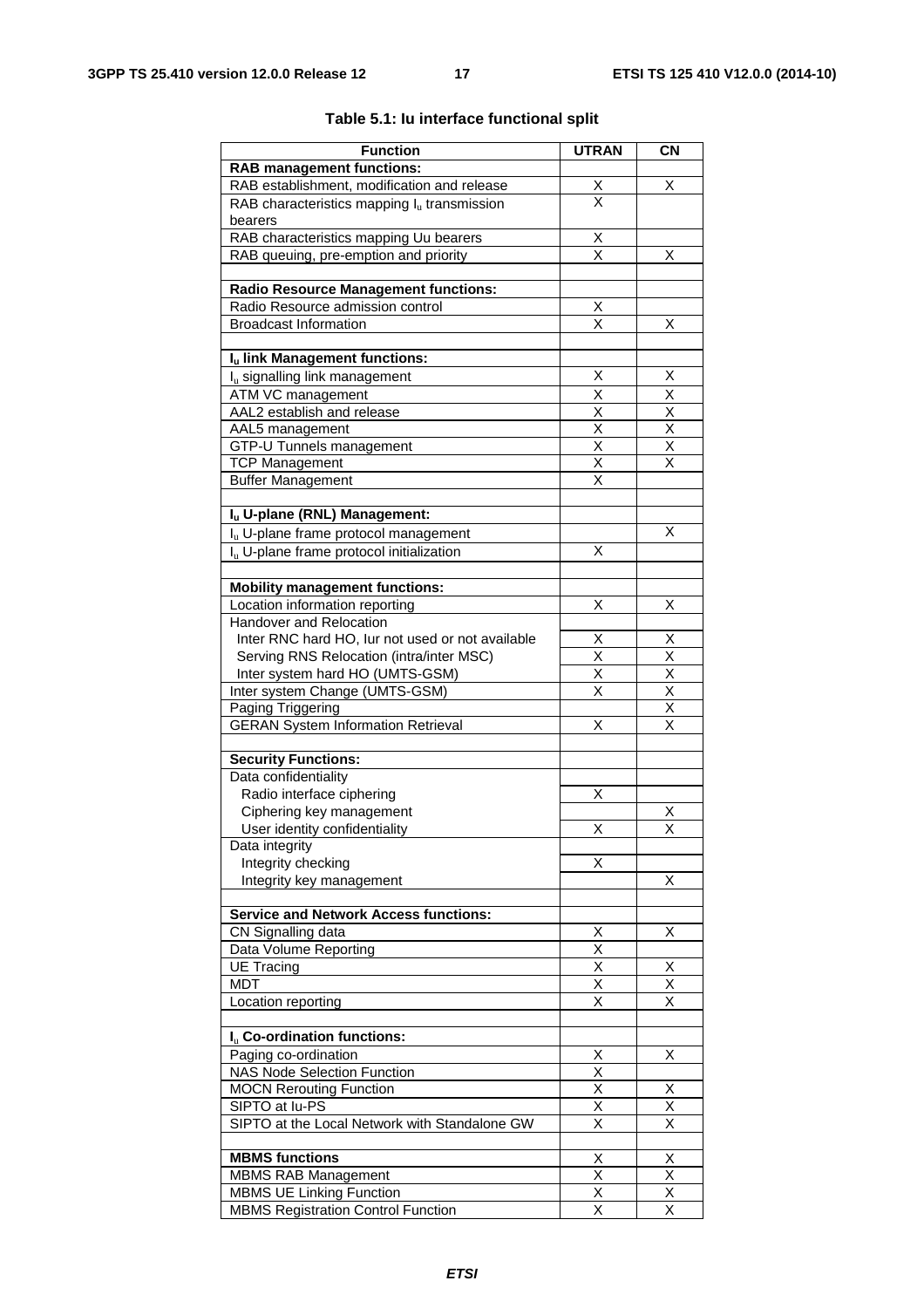| Function                   | <b>RAN</b> | СN |
|----------------------------|------------|----|
| MBMS<br>` Enquiry Function |            |    |

### 5.2 RAB management Functions

#### 5.2.1 RAB establishment, modification and release function

The RAB, Radio Access Bearer, is defined to be set-up between UE and CN. Depending on subscription, service, requested QoS etc. different types of RABs will be used. It is the CN that controls towards the UTRAN the establishment, modification or release of a RAB. Furthermore, the CN selects the type of the transport bearer, i.e. ATM or IP.

The RAB identity is allocated by CN by mapping the value for the NAS Binding information (from the actual protocol IE for the respective CN domain) to the RAB ID as specified in TS 23.110 [3]. The RAB identity is globally significant on both the radio bearer and on the Iu bearer for a given UE in a particular CN domain.

RAB establishment, modification and release is a CN initiated function.

RAB establishment, modification and release is a UTRAN executed function.

RAB release request is a UTRAN initiated function, triggered when UTRAN e.g. fails to keep the RAB established with the UE.

### 5.2.2 RAB characteristics mapping to Uu bearers function

The RAB characteristics mapping function is used to map the radio access bearers to the Uu bearers. The mapping is performed during the establishment of the RAB. UTRAN shall perform the mapping between the bearers.

RAB mapping to Uu transmission bearers is a UTRAN function.

#### 5.2.3 RAB characteristics mapping to Iu transport bearers

The RAB characteristics mapping function is used to map the radio access bearers to the Iu interface transport bearers. The mapping is performed during the establishment of the RAB.

UTRAN shall perform this mapping between the bearers if AAL2 is used, since it is the UTRAN that establishes the AAL2 connections.

In case of RAB towards the PS domain, UTRAN shall perform the mapping between the radio access bearers and the IP layer.

RAB characteristics mapping to Iu transport bearers is a UTRAN function.

#### 5.2.4 RAB queuing, pre-emption and priority function

The allocation/retention priority level of a RAB is determined by the CN based on e.g. subscription information, QoS information etc. Accordingly, the CN shall request RAB establishment or modification with an indication of the priority level and the pre-emption capability of that RAB and the queuing vulnerability. Queuing and resource pre-emption shall be performed by UTRAN accordingly.

RAB queuing, pre-emption and allocation/retention priority handling is a UTRAN controlled function.

RAB queuing, pre-emption and allocation/retention priority setting is a CN function.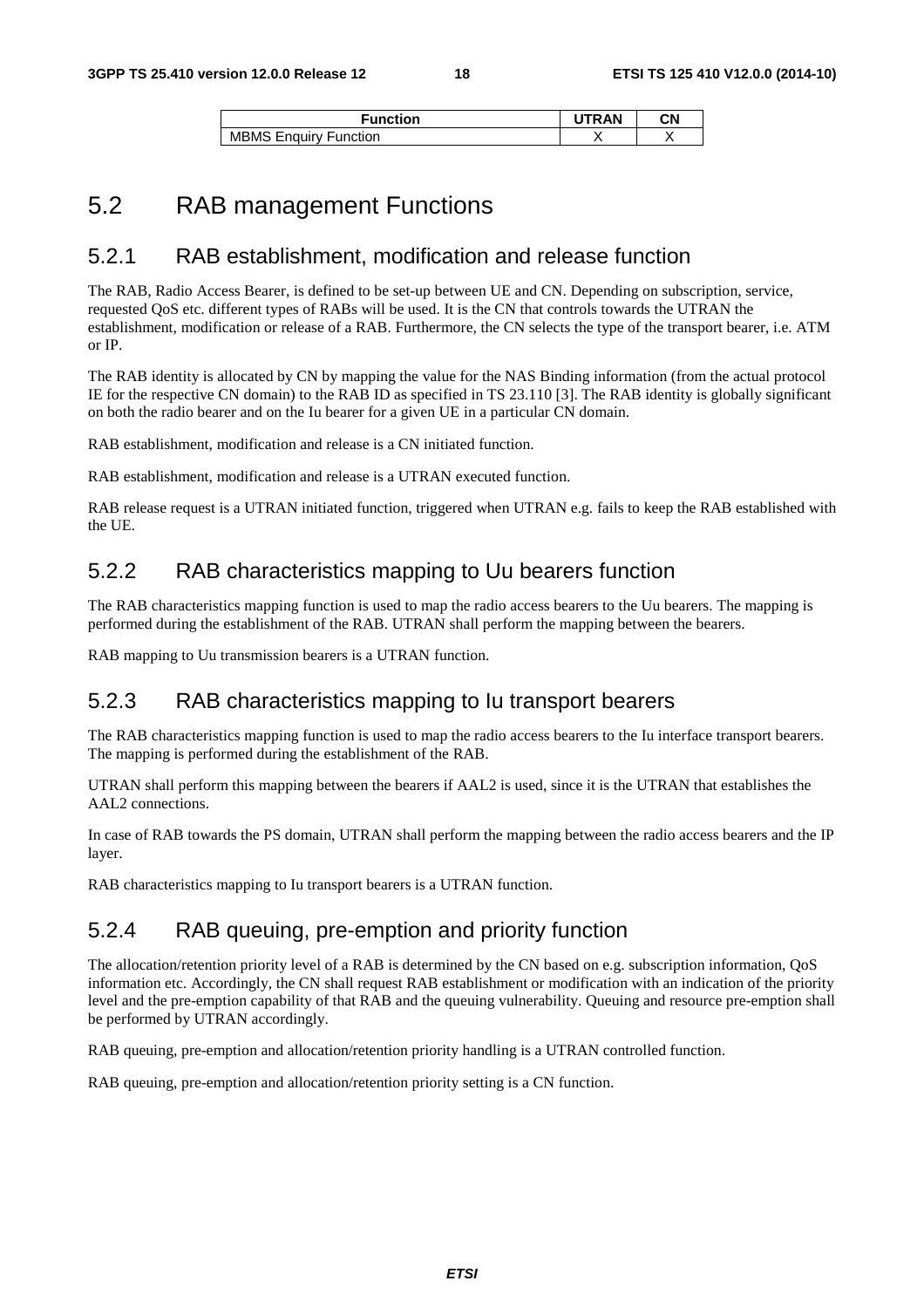### 5.3 Radio Resource Management over Iu

### 5.3.1 Radio resource admission control

When UTRAN receives a request to establish or modify a radio access bearer from the CN, the current radio resource situation is analysed and the admission control either accepts or rejects the request. This is called "Radio resource admission control" and is handled by the UTRAN. If the request is queued, it is handled by the RAB queuing, preemption and priority function.

### 5.3.2 Broadcast information management

This function consists in the broadcast from network toward UE of some information in the coverage area of the whole network or different parts of the network.

There are two kinds of Broadcast information management. UTRAN broadcast information, and Cell Broadcast information management. All UTRAN broadcast information management shall be handled locally within UTRAN. All Cell Broadcast information is controlled by CN and executed by UTRAN.

# 5.4 Iu link Management functions

### 5.4.1 Iu Signalling Link Management function

The  $I_{\text{u}}$  signalling link management function provides a reliable transfer of the radio network signalling between UTRAN and CN. Both CN and UTRAN manage the function.

This function is in particular responsible for Iu signalling connection establishment, which can be established either by the CN or the RNC and for  $I_u$  signalling connection release, which is controlled by CN possibly upon UTRAN request.

### 5.4.2 ATM Virtual Connection Management function

This function refers to handling of ATM Virtual Connections (VCs) between CN and UTRAN.

This function shall be used to establish, maintain and release the ATM VCs. For permanent VCs, it is regarded to be an O&M function.

This function also includes the selection of a Virtual Circuit to be used for a particular RAB. The selection of ATM VC upon an Iu radio access bearer service request, shall be done by UTRAN. The selected VC shall fulfil the requirements of the request. The VC may consist of several sublinks: such as SCCP connections, AAL2 connections or IP flows.

### 5.4.3 AAL2 connection establish and release function

This function is used to establish and release the AAL type 2 connections between CN and UTRAN upon an Iu radio access bearer service request. Both UTRAN and CN are taking part in the establishment of AAL2 connection. UTRAN shall initiate both establishment and release of AAL2 connections. In abnormal cases, the CN may also initiate release of AAL2 connections. The use of AAL2 for Iu transmission bearers depends on type of CN.

### 5.4.4 AAL5 management function

AAL5 connections between CN and UTRAN shall be pre-configured at system initialisation. Basic configuration is PVCs. For user data, SVC is possible.

The AAL5 management is a function handled by both the CN and the UTRAN.

### 5.4.5 GTP-U tunnels management function

This function is used to establish and release GTP-U tunnels between CN and UTRAN upon a radio access bearer service request. This involves assigning a tunnel identifier for each direction and the creation of a context containing the tunnel information. The tunnel identifier for the downlink is allocated by the UTRAN, and the tunnel identifier for the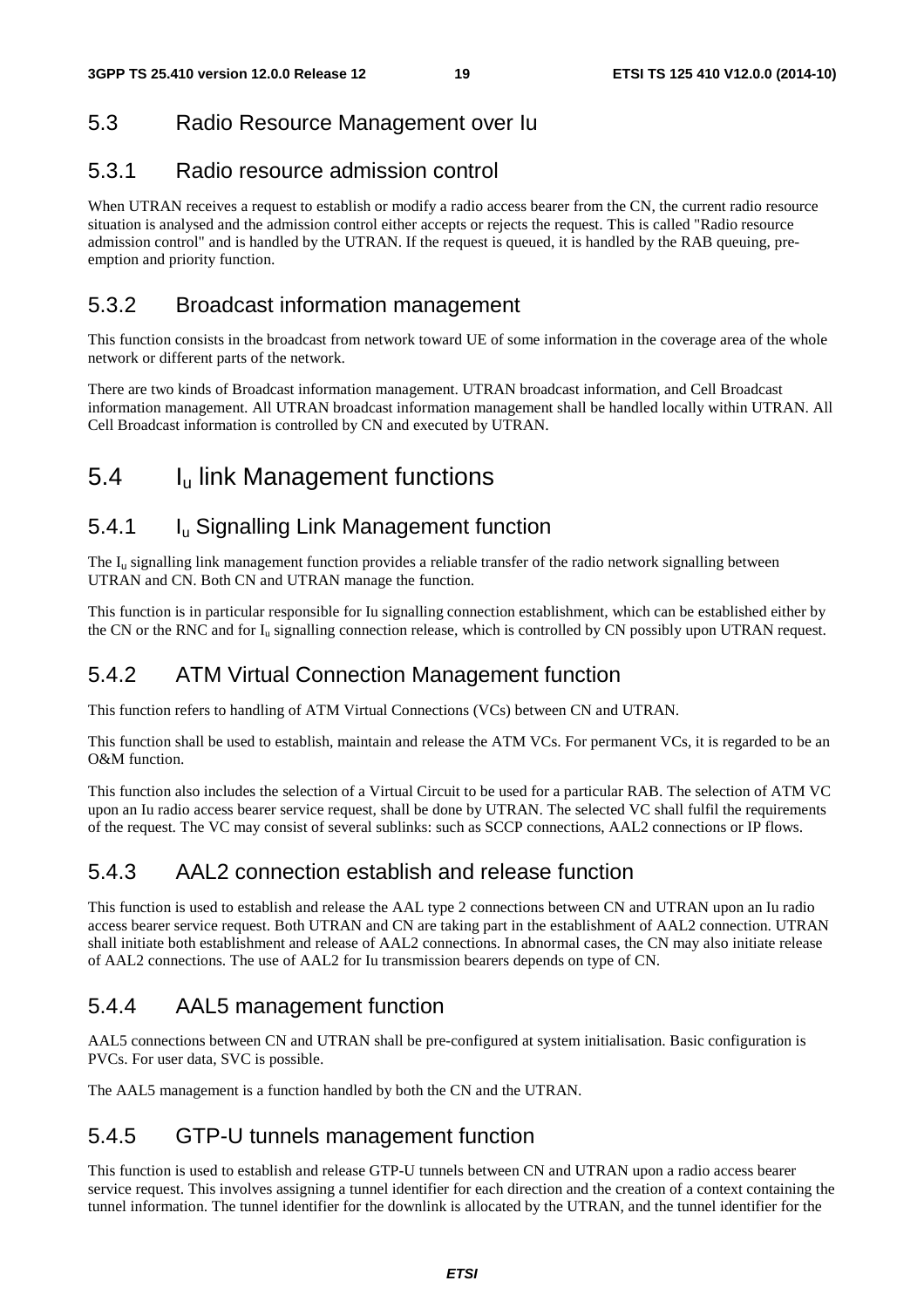uplink is allocated by the CN. Both CN and UTRAN should maintain the context. The use of GTP-U for I<sub>n</sub> transport bearers depends on type of CN.

### 5.4.6 TCP Management Function

This function is used to establish and release the TCP connections between CN and UTRAN over  $I_{\rm u}$ -BC.

The TCP management function exists in both UTRAN and CN.

### 5.4.7 Buffer Management

Congestion control shall be performed over the Iu user plane using buffer management and no flow control.

This function includes buffers to store received packet data units that at reception can not be processed due to e.g. congestion. In UTRAN, there must be a buffer management function handling received packets from the peer CN node.

The used mechanism is not in the scope of the present document and not relevant to be standardised.

Buffer management is a UTRAN function.

### 5.4.8 RTP Session Management Function

This function is used to establish and release RTP sessions between CN and UTRAN upon a radio access bearer service request. This involves assigning a RTP session identifier for each direction and the creation of a context containing the RTP session information. The RTP session identifier for the downlink is allocated by the UTRAN, and the RTP session identifier for the uplink is allocated by the CN. Both CN and UTRAN should maintain the RTP session context. The use of RTP for Iu transport bearers depends on type of CN.

# 5.5 Iu U-plane (RNL) Management Functions

### 5.5.1 Iu U-plane frame protocol mode selection function

The  $I_{\rm u}$  UP in the Radio Network Layer provides modes of operation that can be activated on RAB basis. For a given RAB, the  $I_u$  UP operates either in a Transparent or in Support mode.  $I_u$  U-plane frame protocol mode is selected by the CN. A set of appropriate U-plane version(s) is indicated within RANAP. The final U-plane version is selected during the Iu UP initiation procedure among the indicated version(s).

This function is a CN function.

### 5.5.2 Iu U-plane frame protocol initialisation

 $I_{\rm n}$  U-plane frame protocol is initialised by the UTRAN. In certain cases, as described in TS 23.153 [15], the  $I_{\rm u}$  U-plane frame protocol may be initialised by the CN.

# 5.6 Mobility Management Functions

### 5.6.1 Location information update function

Some functionality within the CN, needs information about the present location of an active UE, i.e. a UE with established signalling connection. The Location information update function is used to transfer this information from the UTRAN to the CN. It is the UTRAN responsibility to send this information initially at the signalling connection establishment for a UE and at any change of the UE location as long as the signalling connection exists. For this function, the location information shall be at Location and Routing Area level.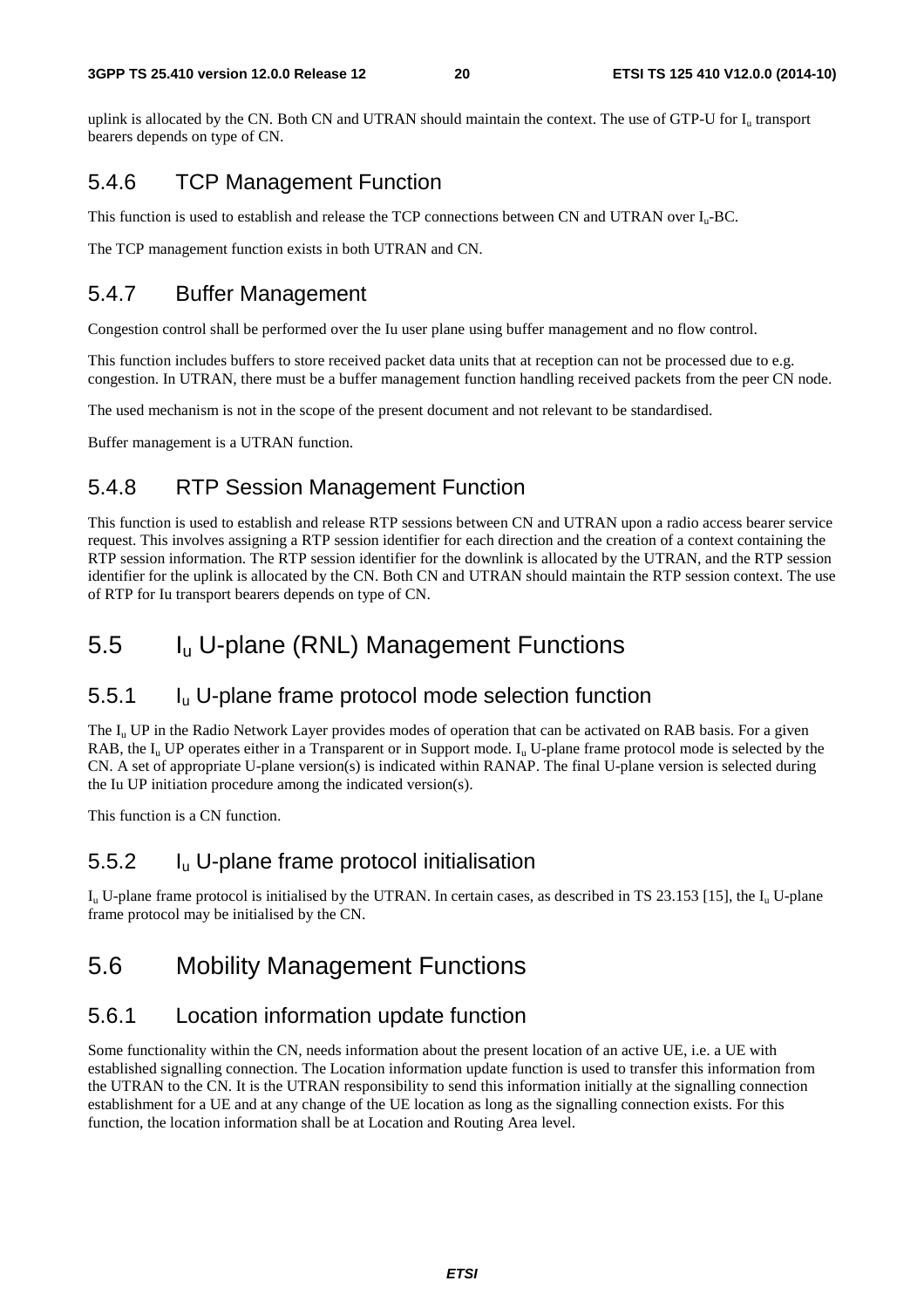### 5.6.2 Handover and Relocation functions

#### 5.6.2.1 Inter RNC hard HO function, Iur not used or not available

This functionality includes procedures for handover from one RNC to another RNC when Iur interface is not used or is not available, i.e. soft handover is not possible. The connection is switched in the CN, so both UTRAN and CN are involved. Both intra and inter CN entity cases are applicable. This functionality includes also the moving of the Serving RNS functionality from one RNC to another RNC.

#### 5.6.2.2 Serving RNS Relocation function

This functionality allows moving the Serving RNS functionality from one RNC to another RNC, e.g. closer to where the UE has moved during the communication. The Serving RNS Relocation procedure may be applied when active cell management functionality has created a suitable situation for it. Both UTRAN and CN are involved.

#### 5.6.2.3 Inter system Handover (e.g. UMTS-GSM) function

Inter system handover is performed when a mobile hands over between cells belonging to different systems such as GSM and UMTS. For intersystem handover between UMTS and GSM, the GSM procedures are used within the GSM network. Both UTRAN and CN are involved.

NOTE: The GSM BSSMAP procedures are outside the scope of the present document.

### 5.6.2A Inter System Change (e.g. UMTS-GSM) function

Inter system change is performed when a GPRS attached mobile moves from cells belonging to different systems such as GSM and UMTS. For intersystem change between UMTS and GSM, the GPRS procedures are used within the GPRS network. Both UTRAN and CN are involved.

### 5.6.3 Paging Triggering

The Core Network shall, when considered necessary, trigger the Location/Routing/RNC Area paging in the UTRAN system.

### 5.6.4 Shared Networks Access Control

The Shared Networks Access Control function allows the CN to request the UTRAN to apply UE specific access control to the UTRAN and the neighbouring networks on a PLMN or an SNA basis. The Shared Networks Access Control function is further described in TS 25.401 [1].

### 5.6.5 GERAN System Information Retrieval

In order to provide the UE with system information related to NACC towards a GERAN system - to be used as an optimisation - the GERAN System Information Retrieval function allows the source system to request GERAN (via CN) to provide this system information. The request and subsequent transfer of the GERAN System Information is performed transparently with the RIM function. The RIM function is further described in TS 25.401 [1]

# 5.7 Security Functions

#### 5.7.1 Data Confidentiality

#### 5.7.1.1 Radio interface ciphering function

The radio interface shall be ciphered upon request of the Core Network. Both Signalling and user data may be subject to ciphering. The ciphering shall be done within UTRAN.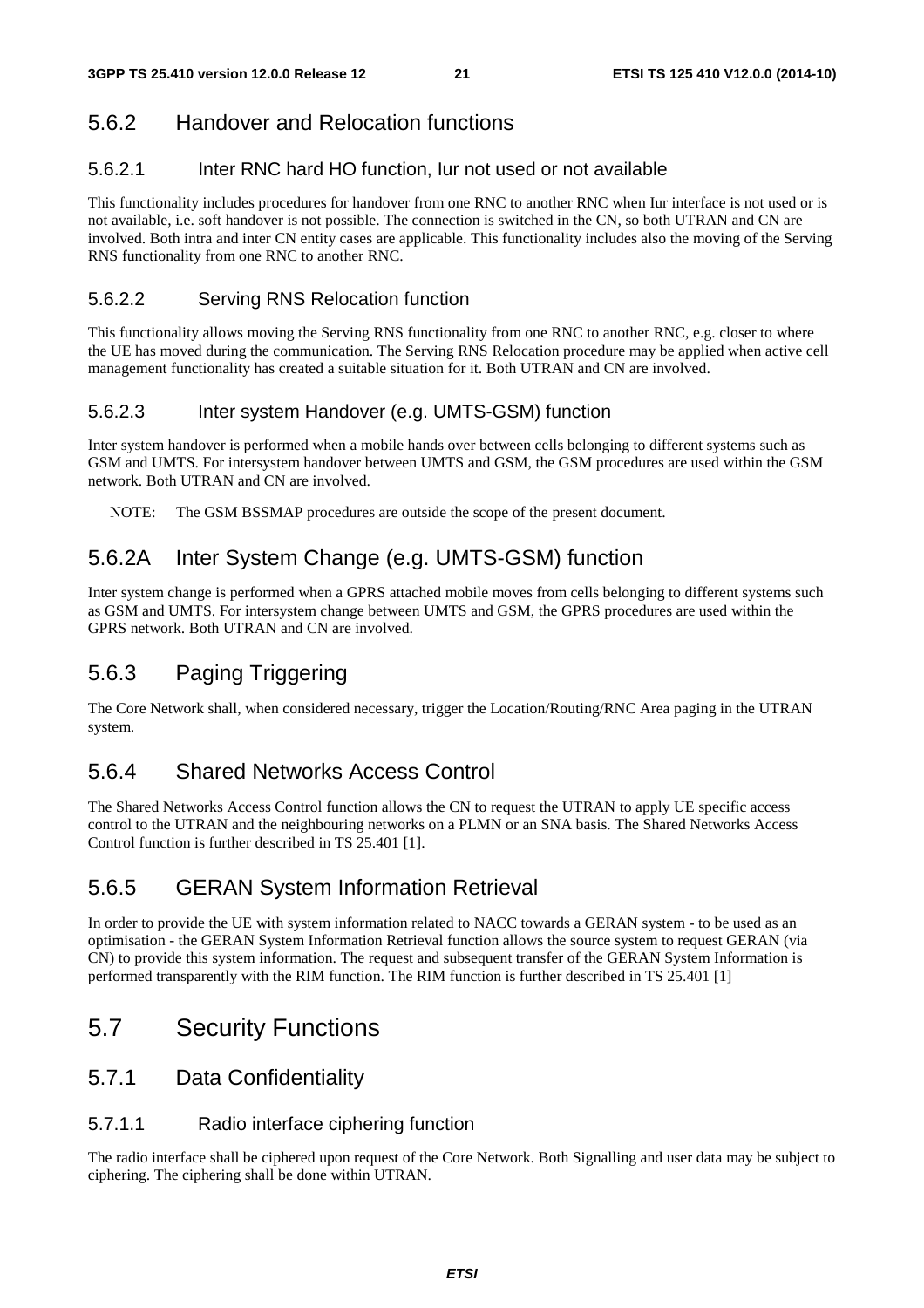#### 5.7.1.2 Ciphering key management function

The ciphering key and the permitted algorithm shall be supplied by the CN. UTRAN selects the used algorithm.

#### 5.7.2 Data integrity

#### 5.7.2.1 Integrity checking

The purpose of the integrity check is to make sure that the signalling continues between the same elements as by authentication. The integrity check shall be done within the UTRAN.

#### 5.7.2.2 Integrity key management

The integrity key and the permitted algorithm shall be supplied by the CN. UTRAN selects the used algorithm.

### 5.8 Service and Network Access Functions

#### 5.8.1 Core Network signalling data transfer function

The NAS CN signalling data such as Call Control (CC), Session Management (SM), Mobility Management (MM), Short Message Services Point to Point and Supplementary Services (SS) shall be transparently conveyed between the CN and the UE. Over the Iu interface, the same Iu interface channel that is used for the UTRAN-CN signalling shall be used.

### 5.8.2 Data Volume Reporting

The data volume reporting function is used to report the volume of unacknowledged data to the CN. The function shall be in the UTRAN and is triggered from the CN.

### 5.8.3 UE Tracing

This feature allows tracing of various events related to the UE and its activities. This is an O&M functionality.

#### 5.8.4 Location reporting function

The positioning function performs the determination of the geographical position and optionally the velocity for an UE. The location reporting function transfers the positioning information between the UTRAN and the CN according to CN commands. This function involves UTRAN and CN.

### 5.8.5 MDT

This feature enables the transfer of MDT measurements collected by the UE, as defined in TS 37.320 [30]. This is an O&M functionality.

### 5.9 Co-ordination Functions

### 5.9.1 Paging Co-ordination function

The two CN domain architecture implies need for a page co-ordination, i.e. handling of page triggered by one CN node when UE has a signalling connection to the other CN node. The paging co-ordination is performed by UTRAN and/or optionally by CN. The Common ID is used for UTRAN paging co-ordination. The CN provides the UTRAN with the Common ID.

The paging co-ordination is a UTRAN function. Optionally the paging co-ordination may be performed in the CN.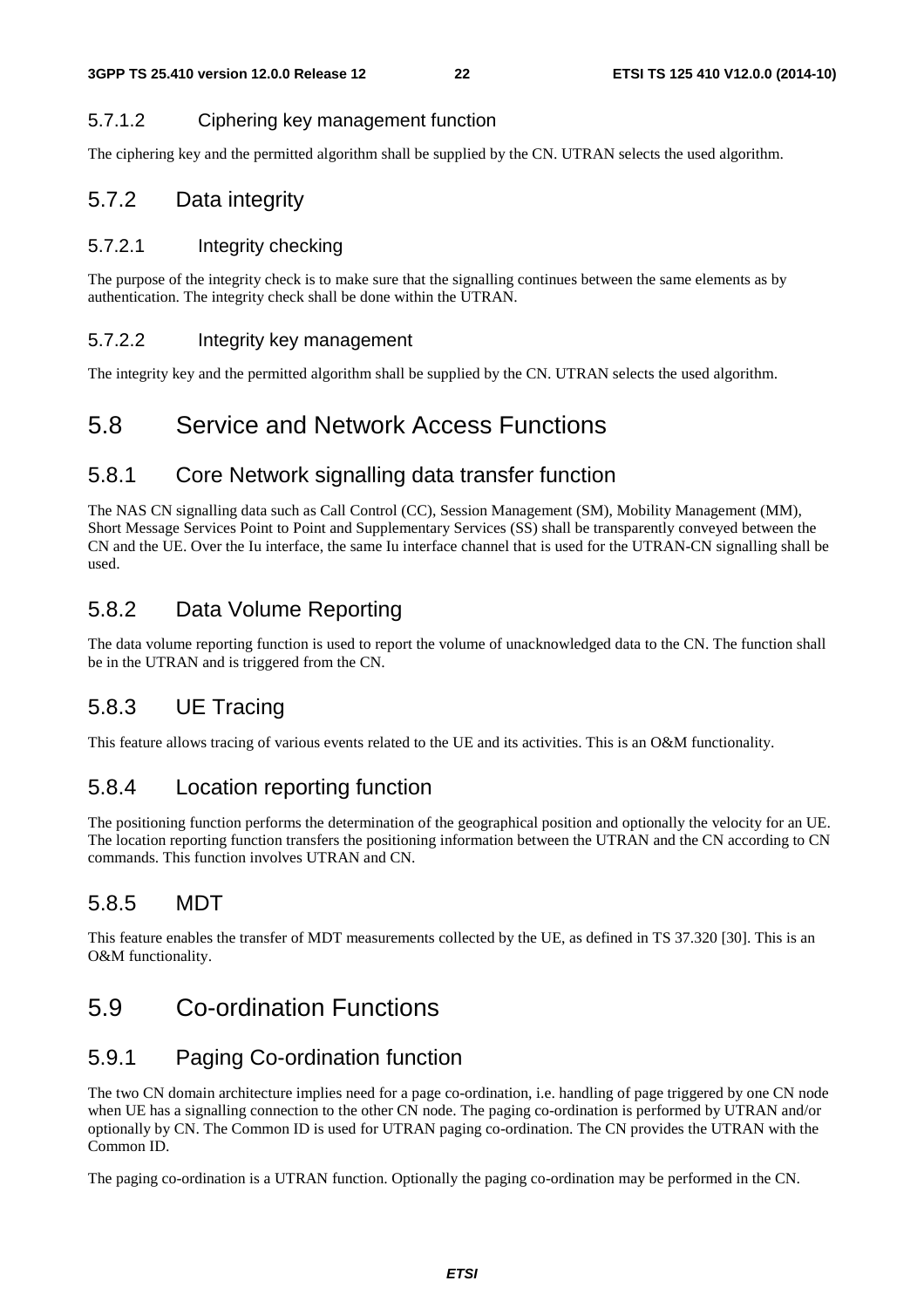### 5.9.2 NAS Node Selection Function

The optional NAS Node Selection Function enables the RNC to initially assign CN resources to serve a UE and subsequently setup a signalling connection to the assigned CN resource.

The method by which the RNC initially assigns CN resources is implementation dependent.

The NNSF is described in detail in TS 23.236 [25].

### 5.9.3 Information Transfer Function

The Information Transfer function allows configuration data to be passed from the CN to the RNC upon CN trigger. This function is operated in acknowledged mode. It should be used by the CN to maintain alignment between the data as configured in the CN and the configuration data provided to the UTRAN. This may be used e.g. to coordinate the SNA geographical definition (LA to SNA mapping) between CN and UTRAN in order to apply access control on an SNA basis.

#### 5.9.4 MOCN Rerouting Function

Rerouting is a mechanism used as part of the assignment of CN operator in shared networks with MOCN configuration for network sharing non-supporting UEs when they perform initial attach /registration. In this case RNC may not know towards which CN to route the initial UE request message and the latter may be rerouted to another CN via RNC.

The MOCN Rerouting Function is described in detail in TS 23.251 [26].

#### 5.9.5 SIPTO at Iu-PS Function

If supported, SIPTO at Iu-PS Function provides the capability to offload certain PS RABs from the CN at RAB setup. The SIPTO at Iu-PS is implementation dependent and may be implemented in a separate entity outside of RNS, for further information see TS 23.060 [29].

#### 5.9.6 SIPTO at the Local Network with Standalone GW

SIPTO@LN provides access to a defined IP network (e.g. the Internet) without the user plane traversing the mobile operator's core network by using standalone GW (with S-GW and L-GW collocated) in the local network, as specified in TS 23.060 [29].

### 5.10 MBMS Functions

#### 5.10.1 MBMS RAB Management functions

The MBMS RAB, Radio Access Bearer, is defined to be set-up between the CN and one or several UEs for MBMS. Depending on the MBMS service characteristics, different types of MBMS RABs will be used. It is the CN that controls towards the UTRAN the establishment, update or release of an MBMS RAB. The MBMS RAB is defined for the PS domain only.

#### 5.10.2 MBMS UE Linking Function

This function provides the RNC with the list of MBMS services that a given UE, with existing dedicated Iu-PS signalling connection, has 'joined' or has 'left' TS 23.246 [27].

#### 5.10.3 MBMS Registration Control Function

This function allows the RNC to either register or deregister to the PS core network domain for a specific MBMS bearer service so that it is notified whenever a session of this service starts.

It also allows the CN to inform the RNC that a given MBMS bearer service is no longer available.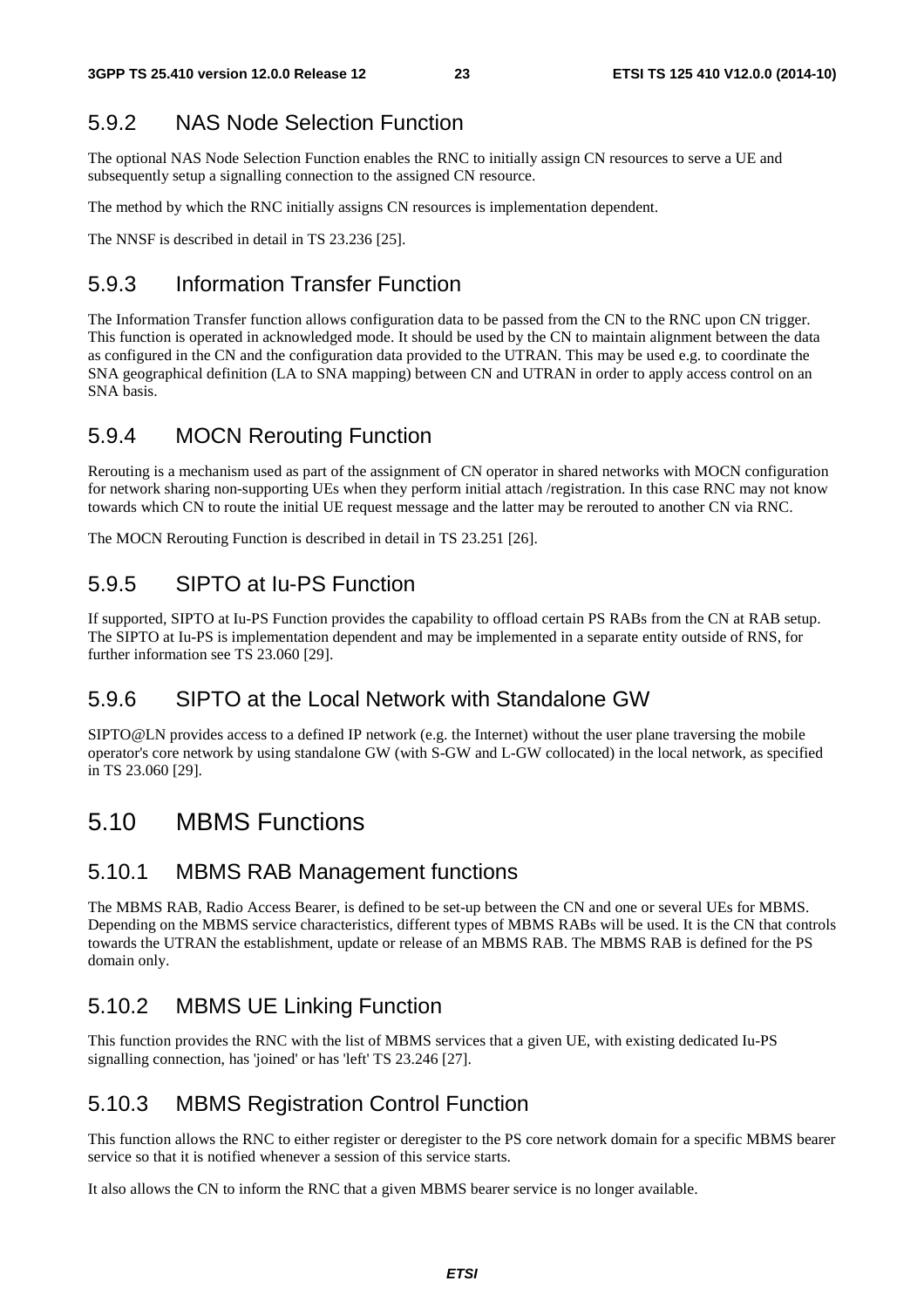### 5.10.4 MBMS Enquiry Function

This function allows the RNC to request to the SGSN the list of MBMS bearer services that a given UE has 'joined' TS 23.246 [27] or the IP Multicast Address and APN defined in TS 23.246 [27] which correspond to a given MBMS bearer service.

# 6 I<sub>u</sub> Interface Protocol Structure

# 6.1 General

The Radio Network signalling over Iu consists of the Radio Access Network Application Part (RANAP). The RANAP protocol consists of mechanisms to handle all procedures between the CN and UTRAN. It is also capable of conveying messages transparently between the CN and the UE without interpretation or processing by the UTRAN.

Over the  $I_u$  interface the RANAP protocol is, e.g. used for:

- Facilitate a set of general UTRAN procedures from the Core Network such as paging -notification as defined by the notification SAP in TS 23.110 [3].
- Separate each User Equipment (UE) on the protocol level for mobile specific signalling management as defined by the dedicated SAP in TS 23.110 [3].
- Transfer of transparent non-access signalling as defined in the dedicated SAP in TS 23.110 [3].
- Request of various types of UTRAN Radio Access Bearers through the dedicated SAP in TS 23.110 [3].
- Perform the SRNS Relocation function.
- Perform the various MBMS procedures.
- Perform SIPTO at Iu-PS (optional).

The Radio Access Bearers are provided by the Access Stratum.

Over Iu-BC, a datagram mechanism is used, so there is no clear separation of control and user planes, and the SABP protocol is used for data transfer and signalling.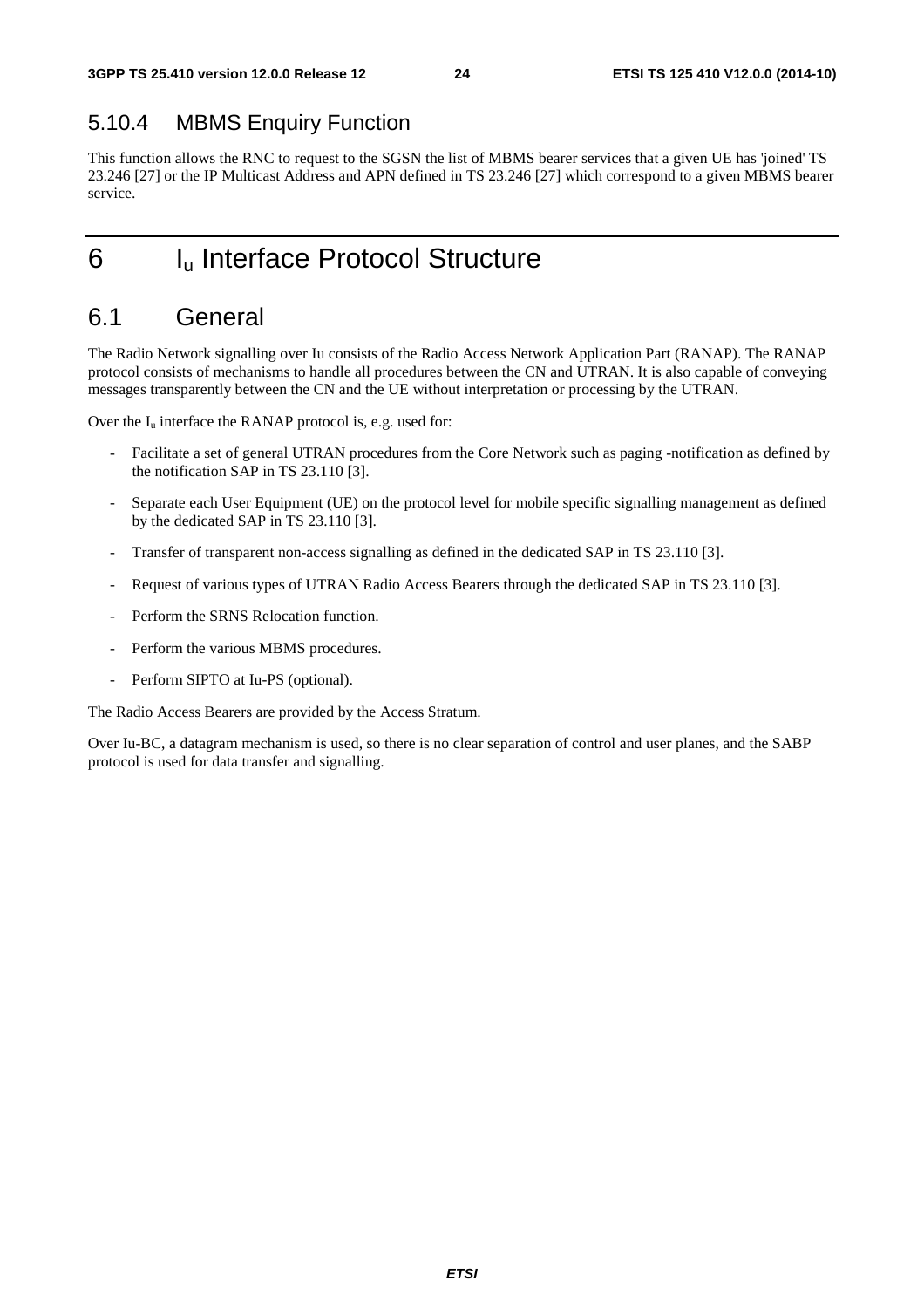# 6.2 Iu-CS

Figure 6.1 shows the protocol structure for  $I_u$ -CS, following the structure described in TS 25.401 [1].

| Radio<br>Network              |                             | <b>Control Plane</b>    |  |                                                              | <b>User Plane</b>   |                                |
|-------------------------------|-----------------------------|-------------------------|--|--------------------------------------------------------------|---------------------|--------------------------------|
| Layer                         | <b>RANAP</b>                |                         |  |                                                              |                     | <b>Iu UP Protocol</b><br>Layer |
| Transport<br>Network<br>Layer | Transport   Network<br>User | Plane                   |  | <b>Transport Network</b><br><b>Control Plane</b><br>Q.2630.2 | Transport   Network | User   Plane                   |
|                               | <b>SCCP</b>                 |                         |  | Q.2150.1                                                     |                     |                                |
|                               | M3UA                        | MTP3b                   |  | MTP3b                                                        |                     |                                |
|                               |                             | SSCF-<br>$\mathbf{NNI}$ |  | SSCF-<br><b>NNI</b>                                          |                     | RTP/                           |
|                               | <b>SCTP</b>                 | <b>SSCOP</b>            |  | <b>SSCOP</b>                                                 | AAL <sub>2</sub>    | RTCP*)                         |
|                               | $_{\rm IP}$                 | AAL <sub>5</sub>        |  | AAL5                                                         |                     | UDP/IP                         |
|                               |                             |                         |  |                                                              |                     |                                |
|                               | Data Link                   | <b>ATM</b>              |  | ATM                                                          | <b>ATM</b>          | Data Link                      |
|                               |                             |                         |  | Physical Layer                                               |                     |                                |

\*) RTCP is optional.

#### **Figure 6.1: Iu –Interface Protocol Structure towards CS Domain**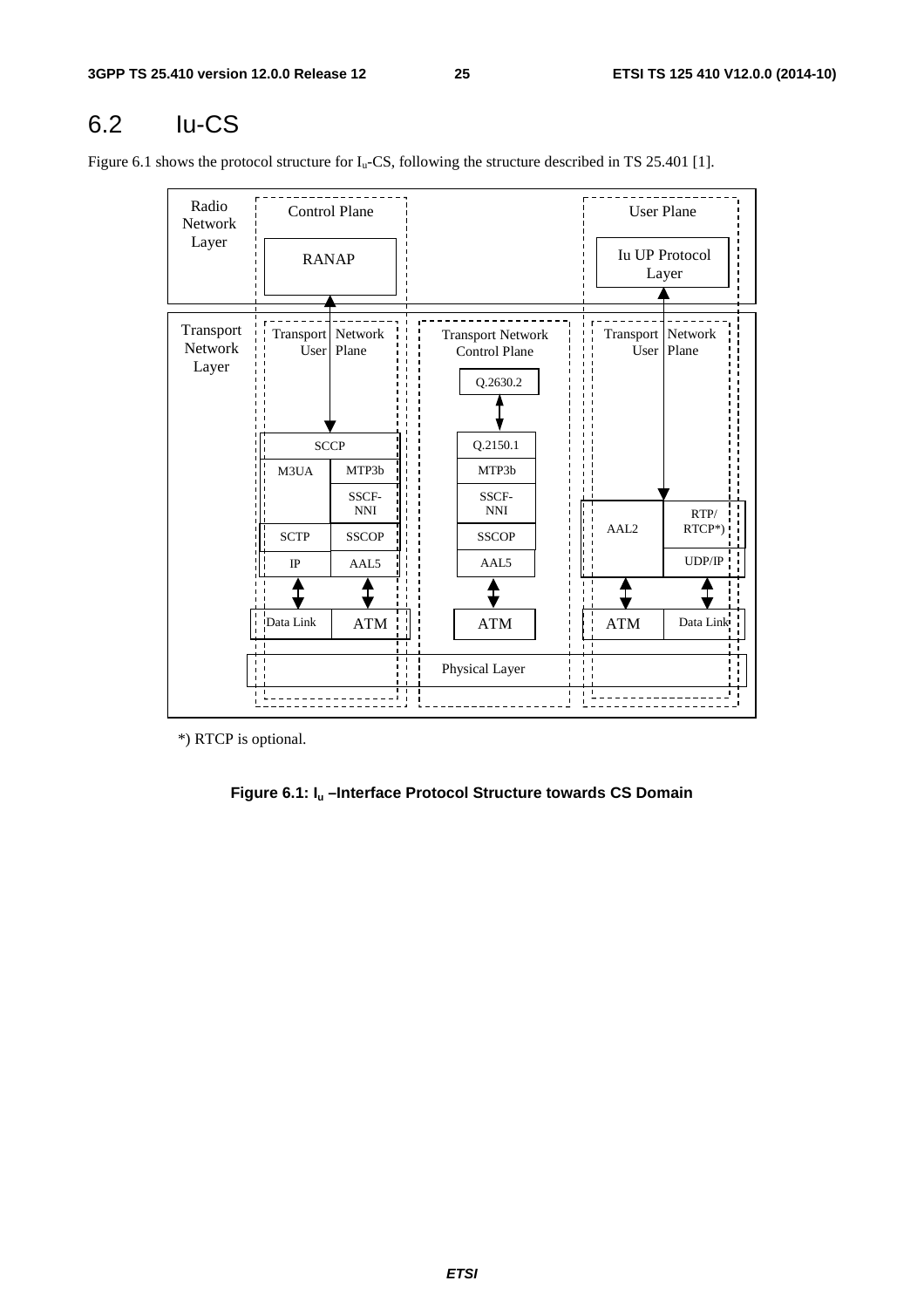# 6.3 Iu-BC

Figure 6.2 shows the protocol structure for the  $I_u$ -BC.



**Figure 6.2: Iu Interface Protocol Structure towards Broadcast Domain**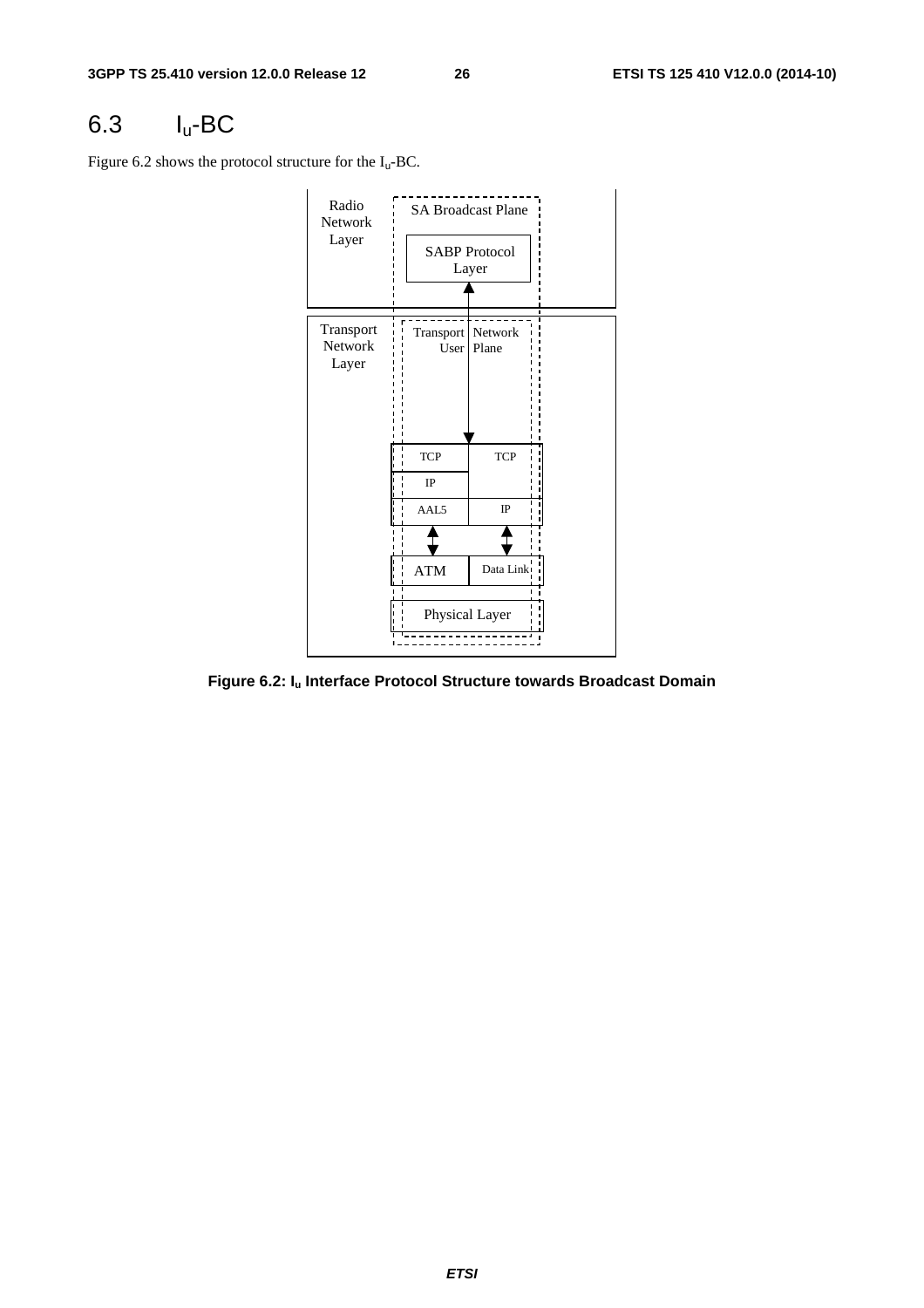# 6.4 Iu-PS

Figure 6.3 shows the protocol structure for Iu-PS, following the structure described in TS 25.401 [1].



Figure 6.3: I<sub>u</sub> Interface Protocol Structure towards PS Domain

# 7 Other I<sub>u</sub> Interface Specifications

# 7.1 UTRAN I<sub>u</sub> Interface: Layer 1 (3GPP TS 25.411)

TS 25.411 [4] specifies the range of physical layer technologies that may be used to support the Iu interface.

# 7.2 UTRAN I<sub>u</sub> Interface: Signalling Transport (3GPP TS 25.412)

TS 25.412 [5] specifies the signalling bearers for the RANAP and transport network control plane protocols for both Iu-PS and Iu-CS.

# 7.3 UTRAN Iu Interface: RANAP Specification (3GPP TS 25.413)

TS 25.413 [6] specifies the RANAP protocol for radio network control plane signalling over the Iu interface.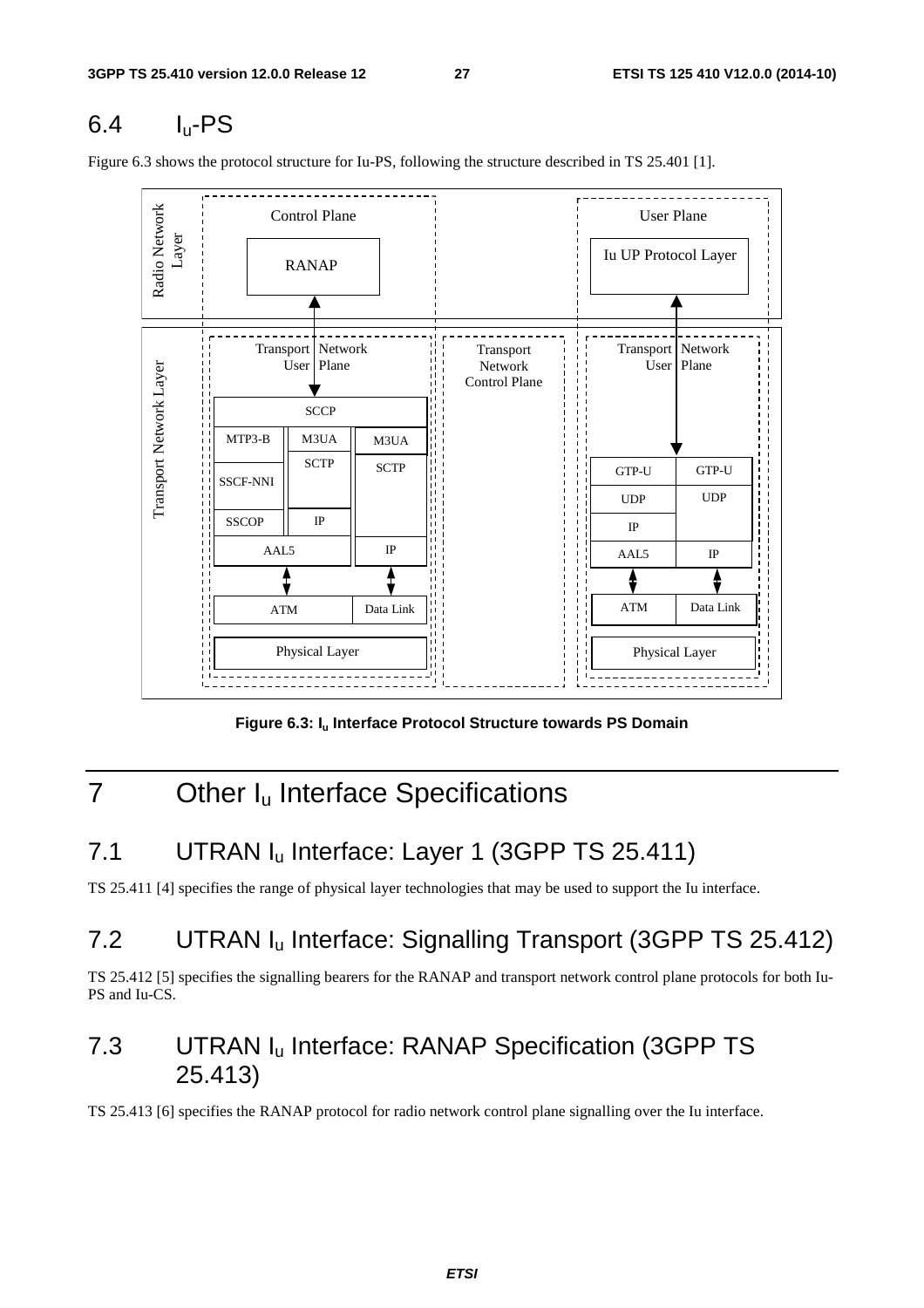# 7.4 UTRAN I<sub>u</sub> Interface: Data Transport and Transport Signalling (3GPP TS 25.414)

TS 25.414 [7] specifies the transport bearers for the user plane of the Iu interface. It also specifies the protocol used to control these transport bearers.

# 7.5 UTRAN I<sub>u</sub> Interface: CN-UTRAN User Plane Protocol (3GPP TS 25.415)

TS 25.415 [8] specifies the user plane frame handling protocol for the Iu interface.

# 7.6 UTRAN Iu Interface: Service Area Broadcast Protocol SABP (3GPP TS 25.419)

TS 25.419 [14] specifies the communication requirements over the Iu interface towards the BC domain.

# 7.7 Summary

The present document, 3GPP TS 25.410, specifies the general aspects and principles of the  $I_u$  interface as a whole.

The relationship between the other technical specifications that define the UTRAN Iu interface is shown in figure 7.1.



**Figure 7.1: Summary of Iu Interface Specification Structure**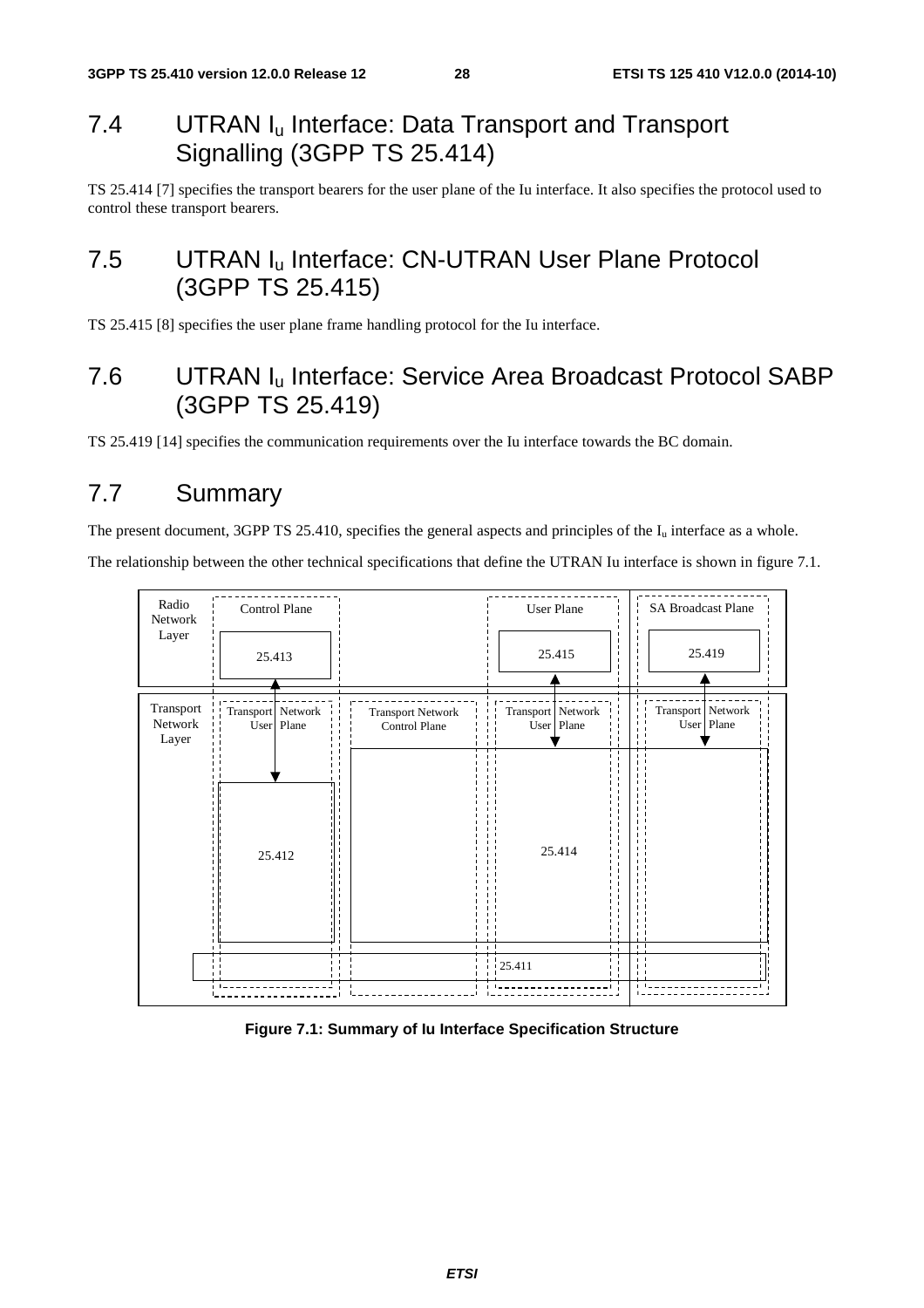# Annex A (informative): Change History

| Date /<br><b>TSG</b> | <b>TSG Doc</b> | <b>ICR</b> | Rev | Subject/Comment                                            | <b>New</b> |
|----------------------|----------------|------------|-----|------------------------------------------------------------|------------|
|                      |                |            |     |                                                            |            |
| 12/2008              |                |            |     | Creation of Rel-8 version based on y7.0.0                  | 8.0.0      |
| <b>RP-43</b>         | RP-090078      | 0068       |     | RANAP: Enhanced Relocation Complete Request in SCCP:       | 8.1.0      |
|                      |                |            |     | Connection Request                                         |            |
| 12/2009              |                |            |     | Created version 9.0.0 based on v. 8.1.0                    | 9.0.0      |
| 12/2010              |                |            |     | Created version 10.0.0 based on y. 9.0.0                   | 10.0.0     |
| <b>RP-50</b>         | RP-101389      | 0070       |     | Introduction of the SIPTO at Iu-PS Function                | 10.0.0     |
| <b>SP-49</b>         | SP-100629      |            |     | Clarification on the use of References (TS 21.801 CR#0030) | 10.1.0     |
| <b>RP-51</b>         | RP-110230      | 0074       |     | Support for MDT                                            | 10.1.0     |
| <b>RP-52</b>         | RP-110684      | 0075       |     | Correction of references                                   | 10.2.0     |
| 09/2012              |                |            |     | Update to Rel-11 version (MCC)                             | 11.0.0     |
| RP-62                | RP-131909      | 0076       | 16  | Introduction of Standalone GW for SIPTO@LN                 | 12.0.0     |